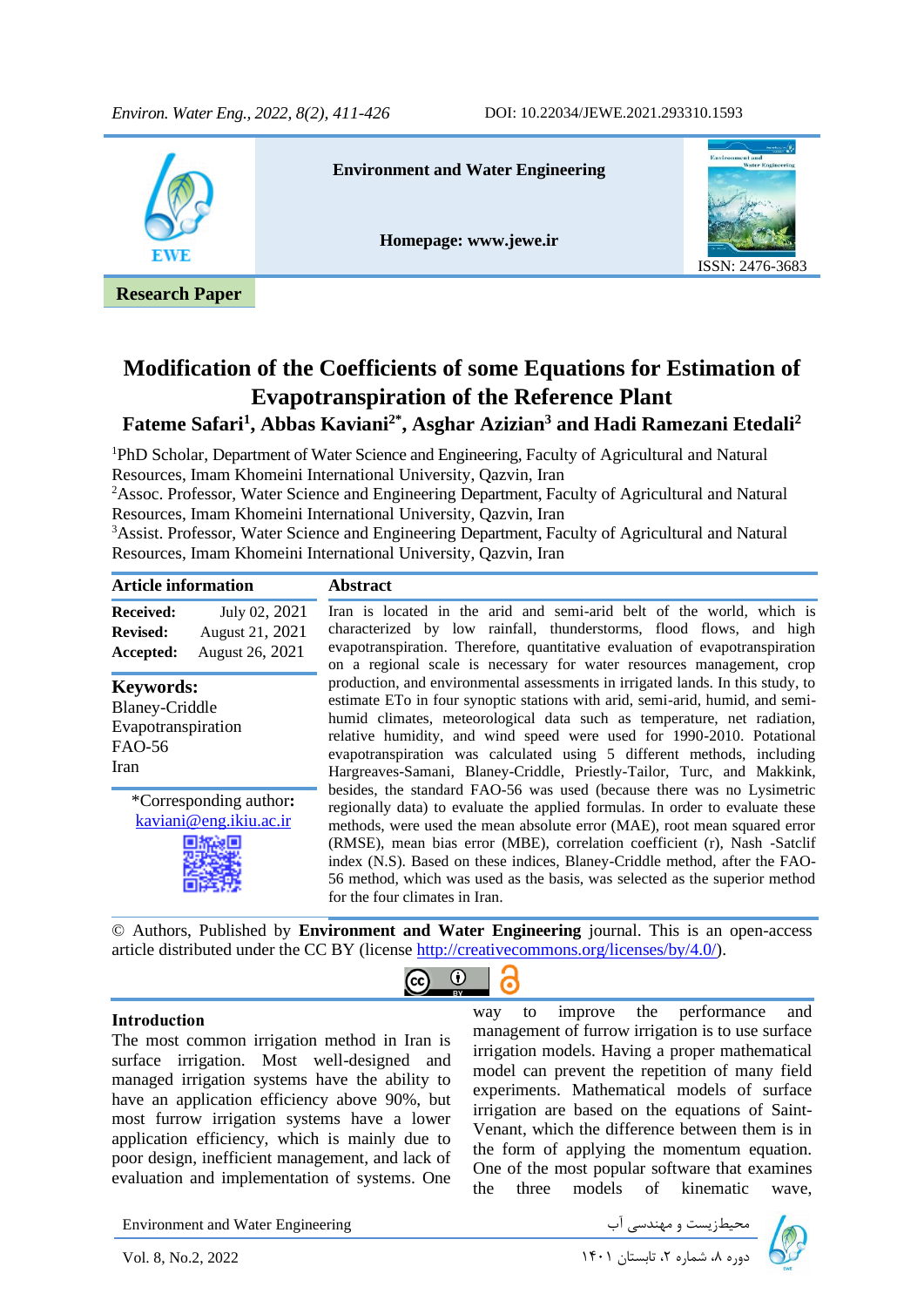hydrodynamic, and zero-inertia is the SIRMOD software, developed by Walker and Skogerboe (1987) at Utah State University, which is widely used in irrigation management and design. SIRMOD software covers all surface irrigation methods (strip, furrow, and basin) and can check different wave and cut-off currents. Despite the widespread use of SIRMOD software in different parts of the world to simulate and evaluate surface irrigation systems, this software has been less used in Iran. Hamedan province is also one of the major agricultural production areas of the country. This province, with 1.2% of the country's area, ranks first in terms of land use among other provinces. Among these, the main limiting factor of agriculture in this region in recent years is the issue of water and declining groundwater levels. The crisis of limited water resources in different parts of the country, especially in Hamadan province, has been significant in recent years. For this reason, increasing water efficiency and optimal use of water resources is a necessity for the agricultural

sector of Hamadan province. The purpose of this study was to investigate the parameters of infiltration equation, depth of infiltrated water in the field, and field evaluation parameters including water use efficiency in the field, percentage of runoff losses, uniformity efficiency, and deep percolation.

### **Materials and methods**

In the present study, the data of potato cultivation farms located in the Kaboudar Ahang plain of Tasaran village of Hamedan province were used. The soil texture was clay loam and the water source of the farm was well and the irrigation method used in this farm was furrow irrigation. The area of the farm was one hectare, the length of the furrows was 130 m and the width of each furrow was 75 cm. Some measured field parameters and information include field slope, determination of inlet flow to furrows, applied irrigation program, outflow runoff measurement, determination of advanced and recession time, and Faro geometric parameters. Specifications of the farm studied are shown in Table 1.

Table 1 Specifications of the studied farm

| Irrigation Method        | The length of the<br>Furrow (m) | Width of<br>Furrow (m) | Farm Area<br>'ha) | Farm Slope<br>(m/m) | Soil Texture |
|--------------------------|---------------------------------|------------------------|-------------------|---------------------|--------------|
| <b>Furrow Irrigation</b> | 30                              |                        |                   | 0.0035              | Clay loam    |

First, the important input parameters were identified in furrow irrigation that may have significant errors in measuring or estimating them in the field. These parameters were cut-off time, input flow, Manning roughness coefficient, infiltration equation coefficients, and furrow slope. Therefore, these parameters were entered in the sensitivity analysis of this study to quantify the relative impact of each on the output indicators including water use efficiency, water requirement efficiency, uniformity distribution

coefficient, surface runoff ratio, and advanced and recession times. In the sensitivity analysis of each input parameter, the value of change was considered equal to  $\pm 50\%$  to provide the necessary conditions for sensitivity analysis, which the values are shown in Table 2. To compare and evaluate the accuracy of SIRMOD software in the prediction of advanced and recession time, infiltrated volume, and runoff volume, the statistical indicators of RMSE,  $R^2$ , EF, and RE were used.

| Table 2 Input parameters to the SIRMOD model with the change of 50% |  |  |
|---------------------------------------------------------------------|--|--|
|                                                                     |  |  |

| Parameter    | Initial value | $+50\%$ of Initial Value | -50 % of Initial Value |
|--------------|---------------|--------------------------|------------------------|
| $q$ (Lit/s)  | 1.39          | 2.085                    | 0.695                  |
| Tot (min)    | 100           | 150                      | 50                     |
| $k(m^3/m/m)$ | 0.00625       | 0.009375                 | 0.003125               |
| a            | 0.28          | 0.42                     | 0.14                   |
| n            | 0.03          | 0.045                    | 0.015                  |
| s(m/m)       | 0.0035        | 0.00525                  | 0.00175                |

#### **Results**

The results of sensitivity analysis showed that the infiltration parameters of the Kostiakov-Lewis equation had the most impact on the calculation of water requirement efficiency. The current cutoff time and inlet flow are in the next rank of this effect on water requirement efficiency. The results of Table 3 show that SIRMOD software

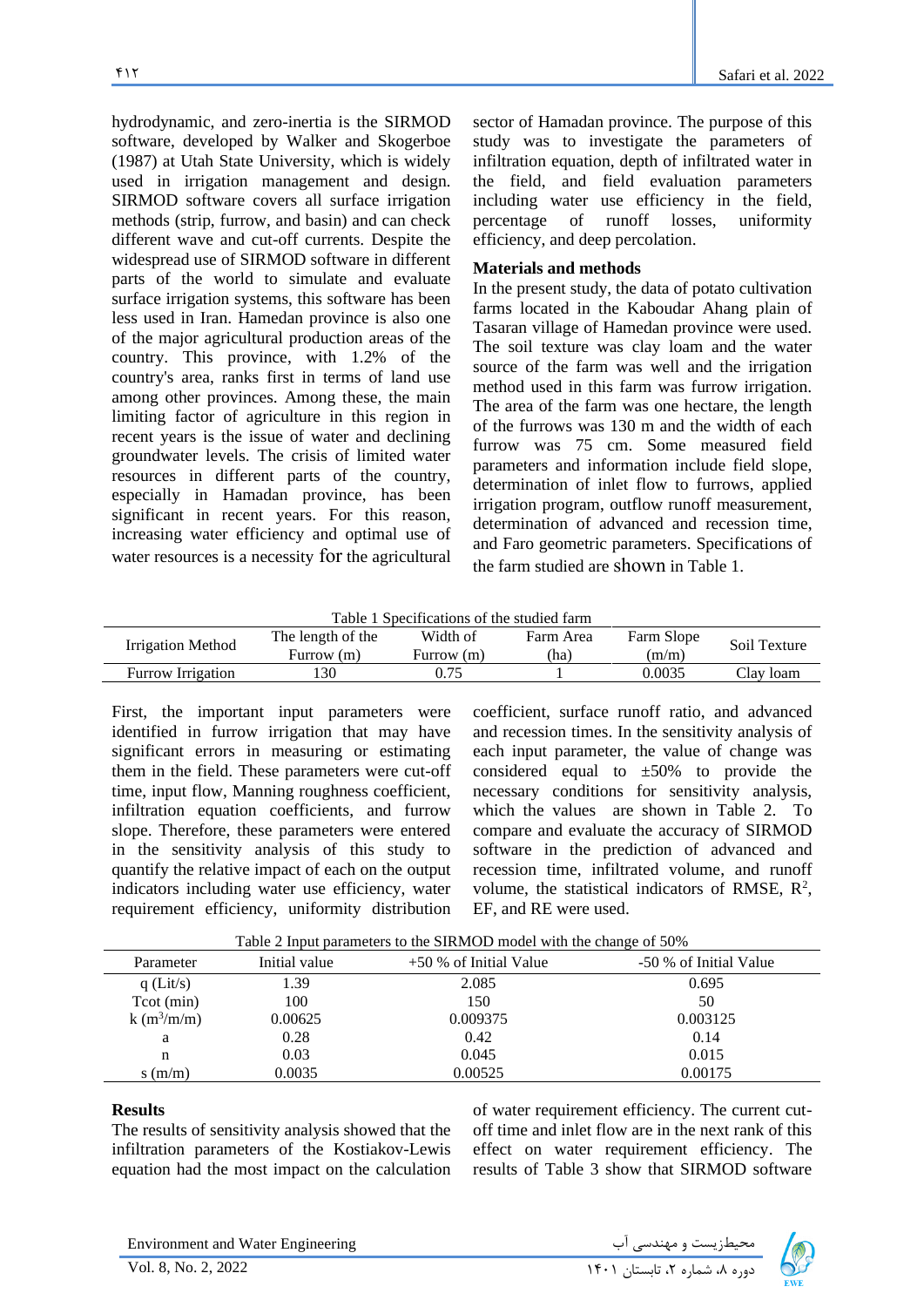has well estimated the amount of infiltration with all three models of the kinematic wave, zeroinertia, and hydrodynamic. In the middle and end of the season, the amount of runoff in all three models was higher than the amount of runoff measured in the field, and consequently, the amount of water infiltrated in all three models

was less than the amount measured in the field. In general, the lowest relative error rate of infiltrated water volume in all three models of hydrodynamics, zero inertia, and the kinematic wave is related to the beginning and end of the season.

Table 3 The comparison of measured and calculated values of infiltration by different models of SIRMOD

|                        |                  |                        |                          | software               |                          |                        |                   |                        |                   |
|------------------------|------------------|------------------------|--------------------------|------------------------|--------------------------|------------------------|-------------------|------------------------|-------------------|
|                        | Input            | Kinematic Wave         |                          | Zero-Inertia           |                          | Hydrodynamic           |                   | Measured               |                   |
| Irrigation time        | Water<br>$(m^3)$ | Infiltrated<br>$(m^3)$ | <b>Runoff</b><br>$(m^3)$ | Infiltrated<br>$(m^3)$ | <b>Runoff</b><br>$(m^3)$ | Infiltrated<br>$(m^3)$ | Runoff<br>$(m^3)$ | Infiltrated<br>$(m^3)$ | Runoff<br>$(m^3)$ |
| Beginning of<br>Season | 8.34             | 2.1                    | 6.3                      | 2.1                    | 6.2                      | 2.1                    | 6.2               | 1.99                   | 6.35              |
| Middle of<br>Season    | 9.6              | 2.5                    | 7.1                      | 2.5                    | 7.1                      | 2.5                    | 7.1               | 3.19                   | 6.41              |
| End of Season          | 9.9              | 2.6                    | 7.4                      | 2.6                    | 7.3                      | 2.6                    | 7.3               | 2.8                    | 7.1               |

Regarding the effect of inlet flow on furrow, it can be said that in all three models of hydrodynamic, zero-inertia, and kinematic wave, with increasing the inlet flow to the furrow at a constant length, the predicted values were estimated with higher accuracy. As the furrow length decreased, the simulation accuracy of all three models of hydrodynamic, zero-inertia, and kinematic wave increased.

#### **Conclusion**

According to the findings of this study, it can be concluded that: All three models predicted the best-simulated results of infiltrated volume with an average error of 5.5% and for runoff volume with an average error of -0.8%. So that the application efficiency with an error of less than 8% and the uniformity efficiency with an error of less than 1% and the output runoff for the

beginning and end of the season with a relative error of less than 4% are well estimated by all three models. For the middle of the season, the output runoff with a relative error of less than 11% is less accurate than at the beginning and end of the season. Input flow and infiltration parameters had the most effect on the advanced time. The cut-off time also had the least effect on the recession time.

#### **Data Availability**

Data can be sent from the corresponding author by email upon request.

#### **Conflicts of Interest**

The authors of this article declared no conflict of interest regarding the authorship or publication of this article.

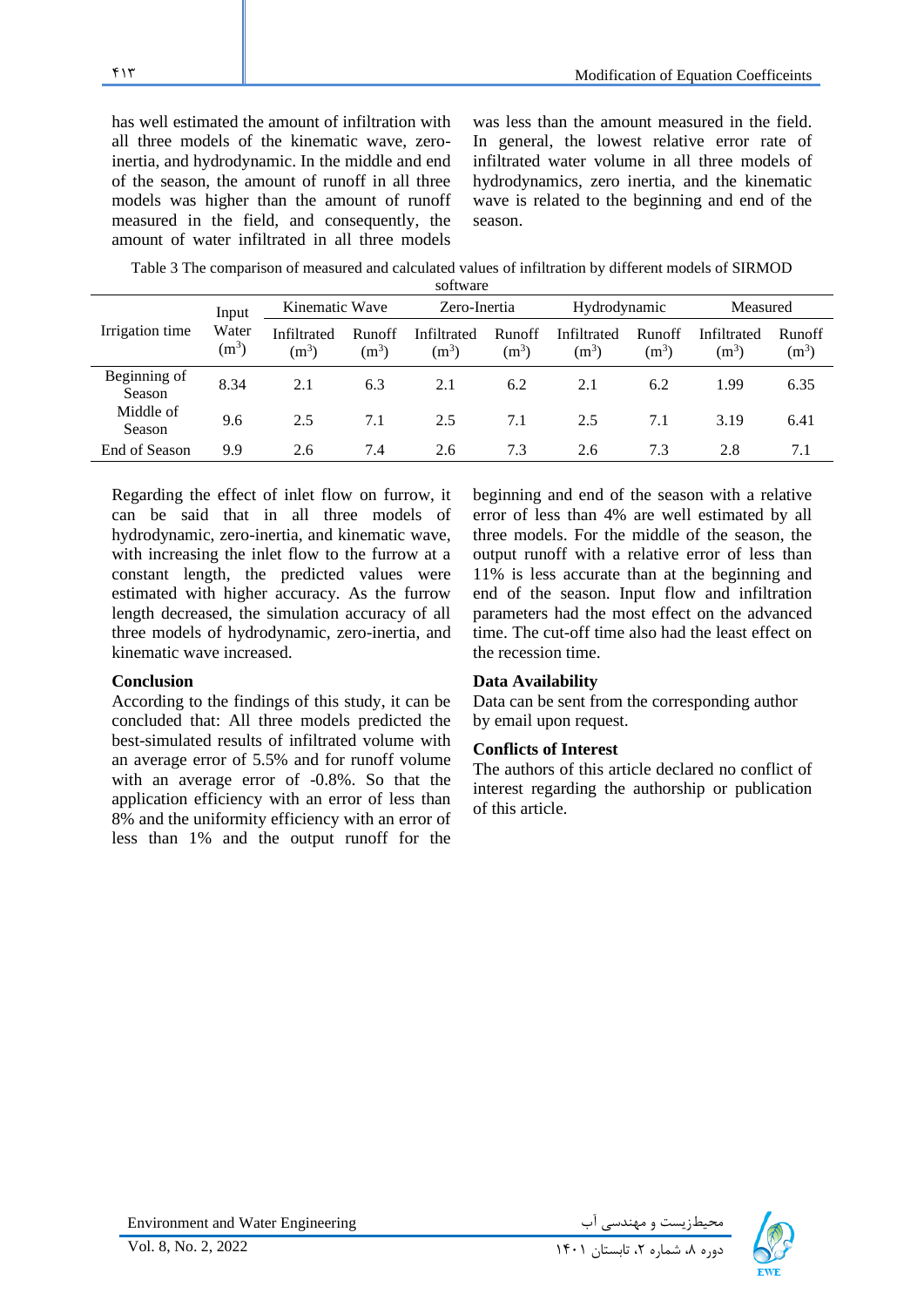### دوره ۸، شماره ۲، صفحات: ۴۲۶–۴۱۱ **۴**۲۱





**اصالح ضرایب تعدادی از معادالت برآورد تبخی ر-تعرق گیاه مرجع ، اصغر عزیزیان 2\* ، عباس کاویانی <sup>1</sup> فاطمه صفری و هادی رمضانی اعتدالی <sup>3</sup> 2**

<sup>۱</sup>دانشجوی دکترا، گروه مهندسی علوم و مهندسی آب، دانشکده کشاورزی و منابع طبیعی، دانشگاه بینالمللی امام خمینی<sup>(۵٫</sup>۰ قزوین، ایران

<sup>۲</sup>دانشیار، گروه علوم و مهندسی آب، دانشکده کشاورزی و منابع طبیعی، دانشگاه بین|لمللی امام خمینی<sup>(ره)</sup>، قزوین، ایران <sup>۳</sup>استادیار، گروه علوم و مهندسی آب، دانشکده کشاورزی و منابع طبیعی، دانشگاه بین|لمللی امام خمینی<sup>(ره)</sup>، قزوین، ایران

# **چکیده اطالعات مقاله**

ایران در کمربند خشک و نیمهخشک کره زمین قرار گرفته است که ریزشهای کم جوی، رگبارهای شدید، وقوع جریانهای سیالبی و تبخ یر-تعرق زیاد از ویژگیهای آن به شمار می- آید. بنابراین، ارزیابی کمی تبخیر-تعرق در سطح منطقه ای، به منظور مدیریت منابع آب، تولید محصول و ارزیابیهای زیستمحیطی در مناطق تحت آبیاری، ضروری است . در این پژوهش برای تخمین تبخیر-تعرق گیاه مرجع (ET0) در چهار ایستگاه سینوپتیک انتخابی با اقلیمهای خشک، نیمهخشک، مرطوب و نیمهمرطوب، از دادههای هواشناسی همچون دما، تابش خالص، رطوبت نسبی و سرعت باد برای سال های 1368-1388 استفاده شد. تبخیر- تعرق گیاه مرجع با استفاده از روشهای -56FAO، هارگریوز-سامانی، بالنی-کریدل، پریستلی-تیلور، تورک و مککینک محاسبه و ضرایب آنها برای برآورد دقیقتر تبخیر-تعرق اصالح شد. به منظور ارزیابی این روشها از آماره های میانگین خطای مطلق، میانگین جذر مربعات خطا، میانگین خطای اریب، ضریب همبستگی، شاخص نش-ساتکلیف استفاده شد. بر اساس این شاخصها، روش بالنی-کریدل، پس از روش -56FAO که بهعنوان مبنا قرار گرفت، بهعنوان روش برتر برای چهار اقلیم مشخص شده در ایران انتخاب شد.

# **تاریخ دریافت:** ]1400/04/11[ **تاریخ بازنگری:** ]1400/05/30[ **تاریخ پذیرش:** ]1400/06/04[ **واژه های کلیدی**: راندمان کاربرد

زمان پسروی زمان پیشروی هیدرودینامیک

تعرق )ET ) 1 اطالعات اساسی را برای درک و مدیریت سامانههای منابع آب در اختیار قرار میدهد . از سوی دیگر ET مصرفکننده اصلی آب در سامانههای هیدرولوژیکی است و به دلیل تنوع زیاد در پوششگیاهی و نوع دسترسی به آب،

**\* نویسنده مسئول:**  kaviani@eng.ikiu.ac.ir

## **-1 مقدمه**

یکی از پیشنیازهای مدیریت بهینه آب در حوزه آبخیز تخمین دقیق مؤلفههای بیلان آب میباشد و تبخیر-تعرق پتانسیل یکی از عوامل تأثیرگذار بر بیالن آب محسوب می- گردد. برآوردهای دقیق تبخیر-تعرق در مطالعاتی از قبیل تغییر اقلیم جهانی، تکامل محیطی و کنترل منابع آب نقش همچنین از نظر زمانی و به علت تأثیرات اقلیمی بسیار متغیر مهمی بازی میکند )2012 Zarei and Shahedi). تبخیر-

میباشد )2011 .al et Allen). با توجه به اهمیت تبخیر-



Environment and Water Engineering دوره ،8 شماره ،2 تابستان 1401 2022 .2,No 8, .Vol

<sup>1</sup>Evapotranspiration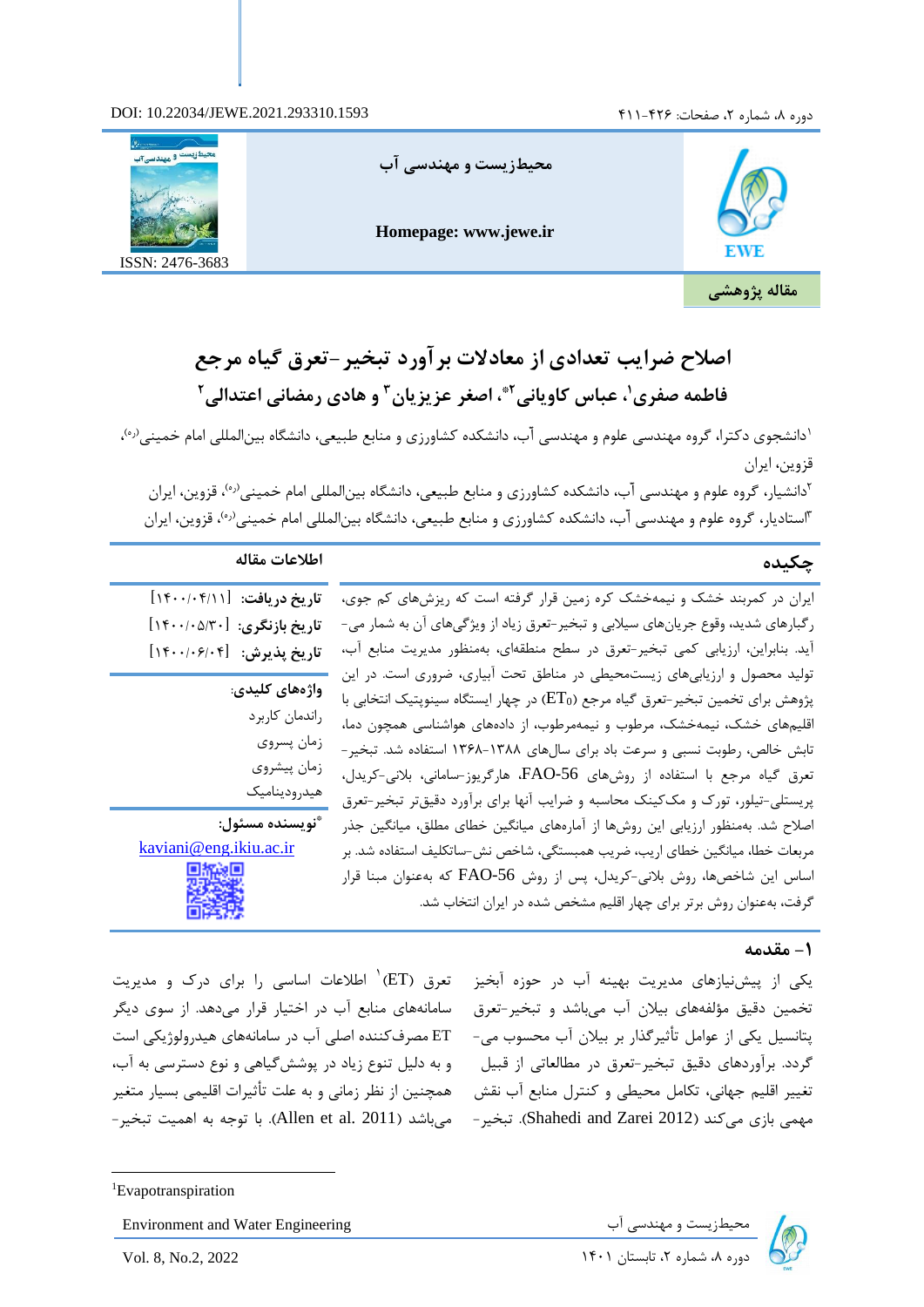تعرق و کاربردهای متنوع آن در علوم مختلف، محاسبه مقدار آن از اهمیت باالیی برخوردار است .

تبخیر-تعرق شامل تبخیر از سطح خاک مرطوب و تعرق از روزنه برگهای پوشش گیاهی موجود بر روی همان خاک است. بهطور کلی، اندازهگیری تبخیر-تعرق به دو صورت مستقیم و غیرمستقیم انجام میشود. تبخیر-تعرق بهطور مستقیم توسط الیسیمتر اندازه گیری میشود. اندازهگیری تبخیر-تعرق به صورت غیرمستقیم توسط روشهای تجربی متعددی صورت میگیرد که عملکردشان بسته به شرایط اقلیمی مختلف تغییر میکند . این روشها در پنج گروه ترکیبی، دمایی، تشعشعی، رطوبتی و تشت تبخیر طبقهبندی .)Sharifian et al. 2006( میشوند

در روشهای ترکیبی از دو جزء آئرودینامیکی و بیالن انرژی استفاده میشود. از نخستین معادالت ارائه شده میتوان به روش پنمن اشاره کرد که در سال 1948 توسط پنمن معرفی شد )1948 Penman). محققان روش ترکیبی فائو-پنمن- مانتیث را بهعنوان روشی معتبر برای تخمین تبخیر-تعرق توصیه کردند )1998 .al et Allen). با وجود دقت زیاد این روش، وابستگی به پارامترهای متعدد هواشناسی ضعف این روش محسوب میشود و بنابراین، استفاده از این معادله در همه زمانها و مکانها میسر نمیشود. در معادالت گروه دمایی پارامتر اصلی دمای هواست و معموالً برای ایستگاه- هایی که فاقد آمار کامل هواشناسی هستند، بهکار میرود . در معادالت گروه تشعشعی از انرژی خورشید به عنوان عامل اصلی در تبخیر-تعرق استفاده میشود و در معادالت گروه رطوبتی هم عواملی نظیر رطوبتنسبی و دما مؤثرند. همچنین برای محاسبه تبخیر-تعرق پتانسیل میتوان از دادههای اندازهگیریشده تشت تبخیر به عنوان روش مقبول Nazari Ghamarnia and Soultani 2019( کرد استفاده ;2016 Kaviani and). برای محاسبه تبخیر-تعرق پتانسیل از دادههای تشت، باید از ضریب تشت استفاده کرد. بهگونهای که دادههای به دست آمده تشت تبخیر در این ضریب ضرب میشوند و مقادیر تبخیر-تعرق پتانسیل را به دست میدهند. ضریب تشت (K<sub>pan</sub>) به عواملی همچون سرعت باد، رطوبت و <sup>1</sup> فاصله پوشش گیاهی از جهتی که باد به سمت تشت میوزد .)Doorenbos and Pruit 1977( دارد بستگی



Environment and Water Engineering دوره ،8 شماره ،2 تابستان 1401 2022 .2,No 8, .Vol

نتایج مقایسه معادلههای مختلف برآورد تبخی ر-تعرق پتانسیل )20 معادله( با دادههای الیسیمتری در مناطق مختلف جهان )11 منطقه با شرایط متفاوت آبوهوایی(، بیانگر دقت زیاد روش فائو-پنمن-مانتیث در مقایسه با سایر روشهای تجربی است )1990 .al et Jensen). در یکسری مطالعات موازی، انجمن تحقیقاتی اروپا نیز برآورد را به روشهای مختلف با استفاده از دادههای هواشناسی انجام داد و عملکرد این روشها را با داده های الیسیمتری سنجید. نتیجه مطالعات نشان داد که معادله پنمن اصالح شده مقدار تبخیر-تعرق را تا 20 درصد بیشتر برآورد مینماید و سایر روشهای پیشنهادی فائو نیز بسته به درجه انطباق آنها با شرایط محلی عکس- العمل متفاوتی را از خود نشان میدهند. در هر دو مطالعه روش پنمن-مانتیث به عنوان روشی که دارای دقت نسبی باال و عملکرد ثابت بوده و با درجه احتمال باال در دامنه وسیعی از مناطق و اقلیمها برآورد صحیحی از تبخ یر-تعرق را ارائه می- کند، معرفی شده است (1998 .Smith Allen et al S ;1993(. محققان در مطالعهای به مدلسازی تبخیر-تعرق پتانسیل در کارولینای شمالی آمریکا پرداختند. آنها از روش- های فائو، مدل هامون و مدل پریستلی-تیلور استفاده کردند و به این نتیجه رسیدند که مدل پریستلی-تیلور نتایج بسیار دقیقی از میزان تبخیر-تعرق پتانسیل را ارائه میدهد ( Rao .)et al. 2011

در پژوهشی که در ترکیه انجام شد، روش هارگریوز-سامانی برای این منطقه اصالح شد. آنها میزان تبخیر-تعرق را برای 275 ایستگاه هواشناسی و هفت منطقه جغرافیایی با استفاده از روشهای -56FAO و هارگریوز-سامانی به دست آوردند، سپس ضرایب معادله هارگریوز-سامانی را واسنجی و معادله واسنجی شده سرعت باد را بهعنوان یک پارامتر ورودی اضافه کردند. نتایج پژوهش آنها نشان داد که روش هارگریوز- سامانی اصالح شده تخمین خوبی نسبت به داده های واقعی لایسیمتر دارد (Cobaner et al. 2017). محققان در پژوهشی روی یک چمنزار مرطوب در فلوریدای آمریکا نتیجه گرفتند که مدل پنمن- مانتیث کالیبره شده نتایج خوبی برای تبخیر-تعرق پتانسیل ارائه داده است ولی روشهای پریستلی- تیلور و پنمن، مقدار تبخیر-تعرق را بیشتر تخمین زدهاند و همچنین روشهای تورک و مککینک تقریباً بهخوبی روش پنمن-مانتیث عمل کردهاند ( .Jacobs et al 2004 .al et Jacobs; 2002). در پژوهشی دیگر، سه روش )بالنی -کریدل، تورنت وایت و هارگریوز-سامانی ( برای برآورد

<sup>&</sup>lt;sup>1</sup>Greening distance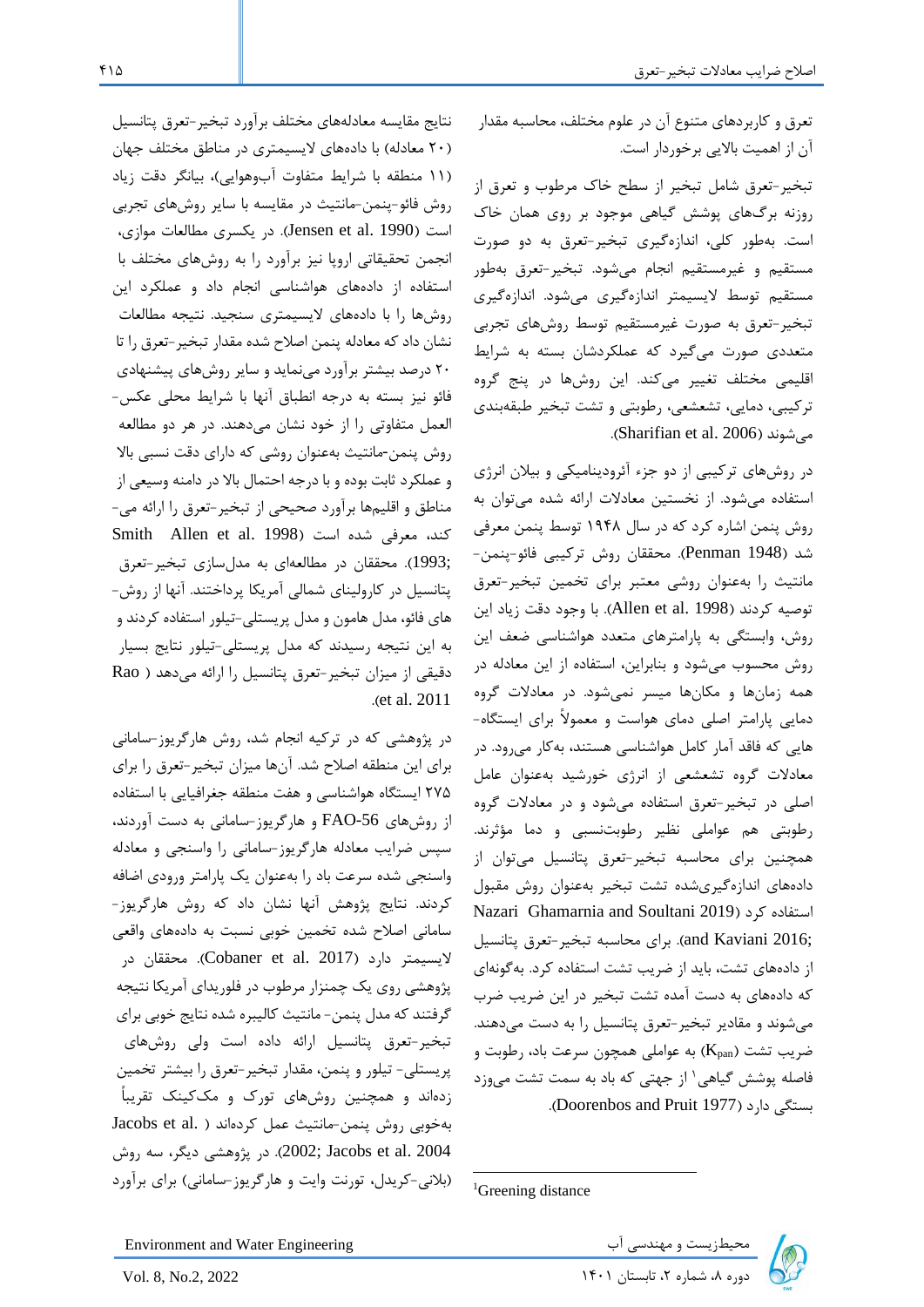مناطق مختلف لازم است (Vanzyl et al. 1989). از آنجایی که الزم است قبل از استفاده از هر معادله یا مدلی در هر منطقه عملیات کالیبره و صحتسنجی انجام شود. لذا در این پژوهش تالش شد تا یک معادله از هر گروه معادالت تجربی برای اقلیمهای مختلف ایران، کالیبره و مورد ارزیابی و صحت سنجی قرار گیرد.

# **-2 مواد و روشکار -1-2ایستگاههای مورد مطالعه**

با استفاده از اقلیمنمای کوپن، چهار ایستگاه هواشناسی ارومیه در شمالغرب با اقلیم نیمهمرطوب، رشت در شمال با اقلیم مرطوب، مشهد در شمالشرق با اقلیم نیمهخشک و یزد در مرکز ایران با اقلیم خشک انتخاب شدند )شکل1(. خصوصیات ایستگاههای هواشناسی در جدول )1( ارائه شدهاند.

ET پتانسیل در شهرستان امیدیه مورد مقایسه قرار گرفتند که بر اساس نتایج روش بالنی-کر یدل نسبت به سایر روشها با بیشترین ضریب همبستگی و کمترین میزان خطای استاندارد با روش FAO-56 از دقت بیشتری برای برآورد تبخیر-تعرق پتانسیل برخوردار بود ( Asareh and 2014 Davoudi). نتایج حاصل از مطالعهای که در ایستگاه سینوپتیک زاهدان انجام شد نشان داد روشهای بر پایه انتقال جرم از نظر آماری ضعیف ترین عملکرد را نسبت به سایر روشها در مقایسه با روش استاندارد -56FAO نشان دادند؛ اما مدلهای دمایی و تشعشعی مانند مدل تورک، جنسن-هیز، هارگریوز و بالنی -کریدل میتوانند جایگزین مناسبی برای روش ترکیبی نسبتاً پ یچیده -56FAO، برای اقلیم گرم و خشک شهرستان زاهدان باشند )2017 Kahkhamoghadam). بنابراین، با توجه به اینکه هر معادله در منطقهای خاص و با شرایط آب و هوایی محل استخراج شده است، واسنجی روابط برآورد تبخیر-تعرق در



شکل-1موقعیت جغرافیایی و محدودههای مورد مطالعه Fig. 1 Geographical location and studied areas

|                                                                | جدول ١- مشخصات ايستگاههاي هواشناسي موردمطالعه |                |                  |                                                   |                  |  |  |  |
|----------------------------------------------------------------|-----------------------------------------------|----------------|------------------|---------------------------------------------------|------------------|--|--|--|
| معــادلات مـــورد اســـتفاده در ايـــن پـــژوهش از دو گـــروه  |                                               |                |                  | Table1 Details of meteorological stations studied |                  |  |  |  |
| دمــــایی شــــامل: هــــارگریوز-ســــامانی (H.S) و بلانــــی- | Station                                       | Climate        | Latitude         | Longitude                                         | Elevation<br>(m) |  |  |  |
| كريــــدل (B.C) و گــــروه تشعشـــعى شــــامل: پريســــتلى-    | Urmia                                         | Semi-<br>Humid | $37^{\circ} 40'$ | $45^{\circ}3'$                                    | 1328             |  |  |  |
| تیلـــــور (P.T)، تـــــورک (T) و مـــــک کینـــــک (Mak)      | Rasht                                         | Humid          | $37^{\circ} 19'$ | $49^{\circ} 37'$                                  | $-8.6$           |  |  |  |
| انتخـــاب شـــدند. فـــرم اصـــلی معـــادلات در جـــدول (۲)    | Mashhad                                       | Semi-<br>Arid  | $36^{\circ} 16'$ | 59° 38 <sup>-</sup>                               | 999.2            |  |  |  |
| ارائه شده است.                                                 | Yazd                                          | Arid           | $31^{\circ} 54'$ | $54^{\circ}$ 17'                                  | 1237.2           |  |  |  |

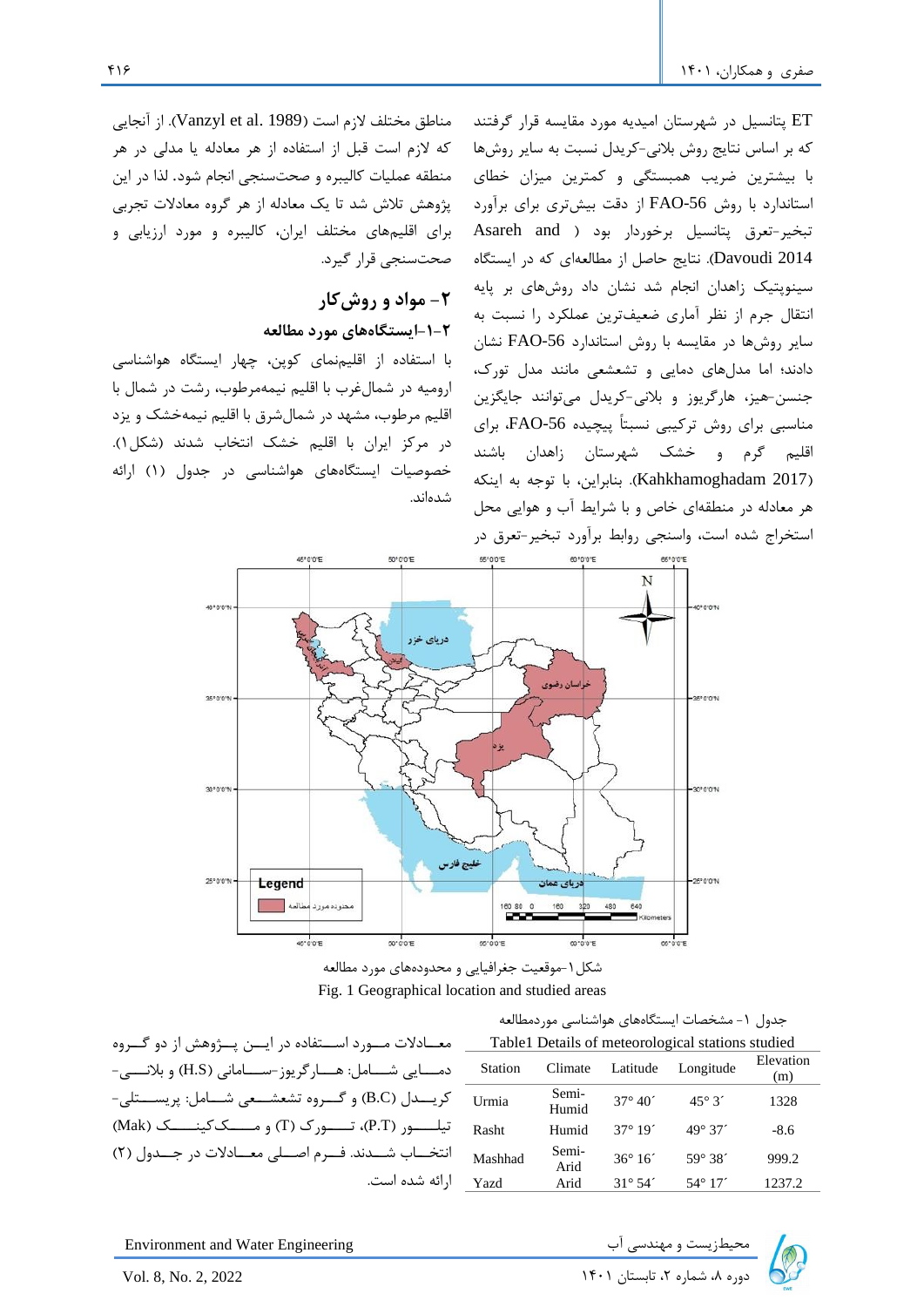| Number         | Name of Equation      | Equation                                                                                                          | Reference                       |
|----------------|-----------------------|-------------------------------------------------------------------------------------------------------------------|---------------------------------|
|                | FAO-56                | $ET_o = \frac{0.408 \Delta (R_n - G) + \gamma (\frac{890}{T+273}) U_2 (e_a - e_d)}{\Delta + \gamma (1+0.34 U_2)}$ | FAO-56 (1998)                   |
| $\overline{2}$ | Hargreaves-<br>Samani | $ET_{\Omega} = 0.0023 R_a \sqrt{T_{\text{max}} - T_{\text{min}}}(T_{\text{mean}} + 17.8)$                         | Hargreaves and Samani<br>(1985) |
| 3              | Blaney-Criddle        | $ET_{\scriptscriptstyle O} = a + b(P(0.46T_{\scriptscriptstyle{mean}} + 8.13))$                                   | Blaney and Criddle (1950)       |
| 4              | Priestley-Taylor      | $ET_o = 1.26(\frac{\Delta}{\Delta + \gamma})(\frac{R_n - G}{\lambda})$                                            | Priestley and Taylor (1972)     |
| 5              | Makkink               | $ET = 0.61(\frac{\Delta}{\Delta + \gamma})(\frac{R_s}{2.45}) - 0.12$                                              | Makkink (1957)                  |
| 6              | Turc                  | $ET = 0.013 \frac{(23.89R_s + 50)T_{avg}}{(T_{avg} + 15)}$                                                        | Turc (1961)                     |

#### جدول ۲- معادلات مورد استفاده در پژوهش Table 2 Equations used in this research

**-2-2روش پژوهش** 

روش -56FAO یکی از معتبرترین روشها برای تخمین <sup>0</sup>ET بهشمار میرود و مورد توجه متخصصان قرار دارد. پژوهش- های انجام گرفته در نقاط مختلف جهان، بیانکننده این نکته است که دقت مقادیر تبخیر-تعرق برآورد شده با معادله -56FAO در مقایسه با مقادیر اندازهگیری شده الیسیمتری از دیگر معادلههای تخمین بهتر است ( Allen et V <sub>-</sub> معادله 56-FAO میزان  $_{\rm ET}$  را بر اساس تابش  $_{\rm I}$ خالص خورشیدی، رطوبت نسبی، سرعت باد و دمای هوا محاسبه میکند . اما در ایران و بسیاری از کشورها، ایستگاه - های هواشناسی که دمای هوا را اندازه میگیرند، مجهز به ابزار موردنیاز برای اندازهگیری سایر پارامترها نیستند )2017 .al et Cobaner). به علت پیچیدگیهای معادله -56FAO و کمبود داده در برخی مناطق، متخصصان سعی کردهاند، با استفاده از رابطه بین چند پارامتر اساسی با تبخیر-تعرق، یک سری روابط تجربی به دست آورند.

در این پژوهش از دادههای هواشناسی موردنیاز برای کشاورزی از قبیل دما، سرعت باد، تابش خورشیدی، رطوبت نسبی، ساعات آفتابی و بارندگی ایستگاههای سینوپتیک برای هر چهار ایستگاه استفاده شد )جدول3(. مقادیر تبخیر-تعرق گیاه مرجع با استفاده از روشهای مذکور برای تمام ایستگاه- ها با %70 دادههای موجود به دست آمد. سپس نتایج حاصل از این معادالت کالیبره شده که از %30 باقیمانده دادهها حاصل شده است با مقادیر مشاهداتی ارزیابی و صحتسنجی شد. در پژوهش حاضر، به دلیل ناکافی بودن دادههای الیسیمتری در مناطق مورد مطالعه، دادههای الیسیمتری

دیریست و مهندسی آب استان دوره بهندسی آب استان دوره بهندسی آب استان در Environment and Water Engineering<br>بوره ۸، شماره ۲، تابستان ۱۴۰۱

موجود با دادههای روش -56FAO مورد مقایسه قرار گرفته و پس از بررسی آماری بین دادههای روش -56FAO با دادههای لایسیمتری، FAO-56 بهعنوان روش مبنا برای سالهای فاقد داده الیسیمتری در هر ایستگاه در نظر گرفته شد.

> جدول ۳- پارامترهای مورد استفاده در پژوهش Table 3 Parameters used in research

| <b>Station</b> | Parameters                                                                                                         | Date of data<br>collection |
|----------------|--------------------------------------------------------------------------------------------------------------------|----------------------------|
| Urmia          | min, max and                                                                                                       | 1995-2010                  |
| Rasht          | mean temperature                                                                                                   | 1990-2010                  |
| Mashhad        | air, net radiation<br>$(Mj/m2.d)$ , min                                                                            | 1995-2010                  |
| Yazd           | and max relative<br>humidity, wind<br>speed, max sunny<br>hours (N), real<br>hours of sunny<br>$(n)$ , rain $(mm)$ | 1994-2010                  |

بهمنظور استخراج ضرایب واسنجی معادالت از روش بهینهسازی غیرخطی بر پایه کمینهسازی مجموع مربعات خطا استفاده شد . این روش بر اساس تغییر ضرایب انتخاب شدهی رابطه مربوطه، معادله را واسنجی میکند .

Solver که از ابزارهای اکسل است ابزاری قدرتمند برای بهینهسازی میباشد**.** Solver قدرت حل اکثر مسائل بهینه سازی از جمله برنامهریزی خطی، برنامهریزی غیرخطی و برنامهریزی عدد صحیح را دارد. اکسل از الگوریتمی به نام کاهش گرادیان تعمیمیافته (GRG)<sup>۱</sup> برای بهینهسازی مسائل غیرخطی و الگوریتم سیمپلکس برای حل مسائل

Environment and Water Engineering

<sup>&</sup>lt;sup>1</sup>Generalized Reduced Gradient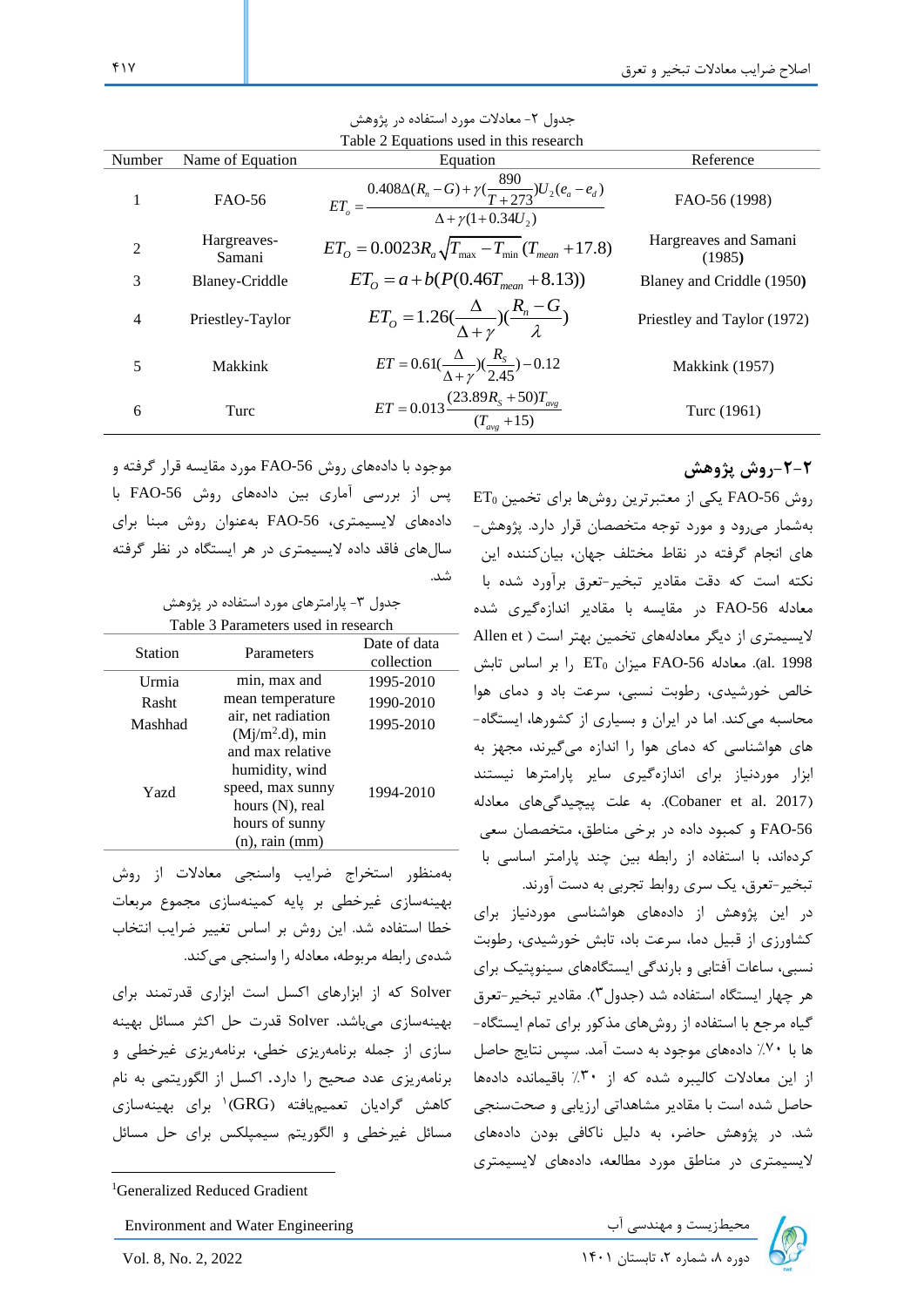برنامهریزی خطی استفاده میکند. روش GRG یک نسخه گسترش یافته از روش کاهش گرادیان است که در ابتدا فقط برای حل مسائل غیرخطی بهینهسازی با قیود خطی بسط پیدا کرد. ایده به کار رفته در این روش، کاهش تعداد متغیرهای بهینهسازی مستقل در تابع هدف اصلی بهوسیله دستکاری در قیود مساوی است.

# **-3-2معیارهای آماری واسنجی**

بعد از محاسبه تبخیر-تعرق روشهای تجربی و ترکیبی در تحقیق حاضر به منظور ارزیابی دقت تخمین هر یک از روش- ها، نتایج بهدستآمده با %30 دادهها بهوسیله شش آماره خطاسنجی که در روابط (۱) تا (۵) اشاره شده مورد مقایسه قرار میگیرد. بدین منظور از میانگین خطایمطلق (MAE) <sup>۰</sup>، ریشه جذر مربعات خطا (RMSE) ، میانگین خطای اریب (MBE) <sup>۳</sup>، ضریب همبستگی (r)، شاخص نش-ساتکلیف )NS )استفاده شده است.

$$
MAE = N^{-1} \sum_{i=1}^{N} |ET(Sim)_i - ET(Obs)_i|
$$
 (1)

$$
MBE = N^{-1} \sum_{i=1}^{N} (ET(Sim)_i - ET(Obs)_i)
$$
 (5)

$$
RMSE = \left[ N^{-1} \left( \sum_{i=1}^{N} (ET(Sim)_i - ET(Obs)_i)^2 \right)^{0.5} \right]^{0.5}
$$
 (7)

$$
r = \frac{\sum_{i=1}^{N} (ET(Obs) - \overline{ET(Obs)}) (ET(Sim) - \overline{ET(Sim)})}{\sqrt{\sum_{i=1}^{N} (ET(Obs) - \overline{ET(Obs)})^2 (ET(Sim) - \overline{ET(Sim)})^2}}
$$
( $\uparrow$ )

$$
NS = 1 - \frac{\sum_{1}^{N} (ET(Sim) - ET(Obs))^{2}}{\sum_{1}^{N} (ET(Obs) - ET(Obs))^{2}}
$$
 (Δ)

که،  $\overline{\text{ET(Sim)}}$ ، تبخیر-تعرق برآورد شده با روشهای تجربی و ترکیبی و (ET(Obs، تبخیر-تعرق بدست آمده از روش FAO-56 در منطقه مطالعاتی و (ET(Obs، میانگین تبخیر-تعرق بدست آمده از روش 56-FAO در منطقه مطالعاتی، تا میانگین تبخیر-تعرق برآورد شده با روشهای  $\overline{\text{ET(Sim)}}$ تجربی و ترکیبی و N: تعداد داده ها.

## **-3 یافتهها و بحث**

### **-1-3ارزیابی روش -56FAO با دادههای الیسیمتر**

در پژوهش حاضر به جهت ناکافی بودن دادههای الیسیمتری در ایستگاههای موردنظر، میزان تبخیر-تعرق در این نقاط با

<sup>1</sup>Mean Absolute Error <sup>2</sup>Root Mean Squared Error <sup>3</sup>Mean Bias Error





جدول-4مقایسه آماری روش -56FAO و دادههای الیسیمتری Table 4 Statistical comparison of FAO-56 method and lysimetric data

|                |             | 1,5mmvare aana |         |         |
|----------------|-------------|----------------|---------|---------|
| <b>Station</b> | <b>RMSE</b> | MAE            | MBE     |         |
| Urmia          | 1.507       | 1.22           | $-0.02$ | 0.66    |
| Rasht          | 1.537       | 1.42           | $-1.33$ | $-0.14$ |
| Mashhad        | 5.05        | 4.08           | $-3.99$ | 0.94    |
| Yazd           | 1.201       | 0.98           | 0.06    | 0.86    |
|                |             |                |         |         |

از این رو در شرایطی که دادههای کامل در اختیار نباشد، استخراج معادالت ساده و قابل استفاده با حداقل داده های هواشناسی با دقت قابل قبول، ضروری است. از طرفی معادالت حاصله ممکن است در اقلیمهای مختلف دارای عملکردی متفاوت باشند. بنابراین الزم است معادالت مستخرج قبل از توصیه، برای اقلیمهای مختلف مورد ارزیابی قرار گیرد. در این راستا، در مطالعه حاضر سعی در واسنجی و ارزیابی پنج معادله بالنی -کریدل، هارگریوز-سامانی، پریستلی-تیلور، مککینک و تورک در چهار ایستگاه، بر پایه روش FAO-56 گردید. در رابطه با ایستگاه مشهد مقادیر آمارهها خطای بالایی را نمایش می دهند که این امر به دلیل کمبود دادههای الیسیمتری در این ایستگاه می باشد. اما از آنجایی که در مطالعات د یگر پژوهشگران ) ;2012 Zarei and Shahedi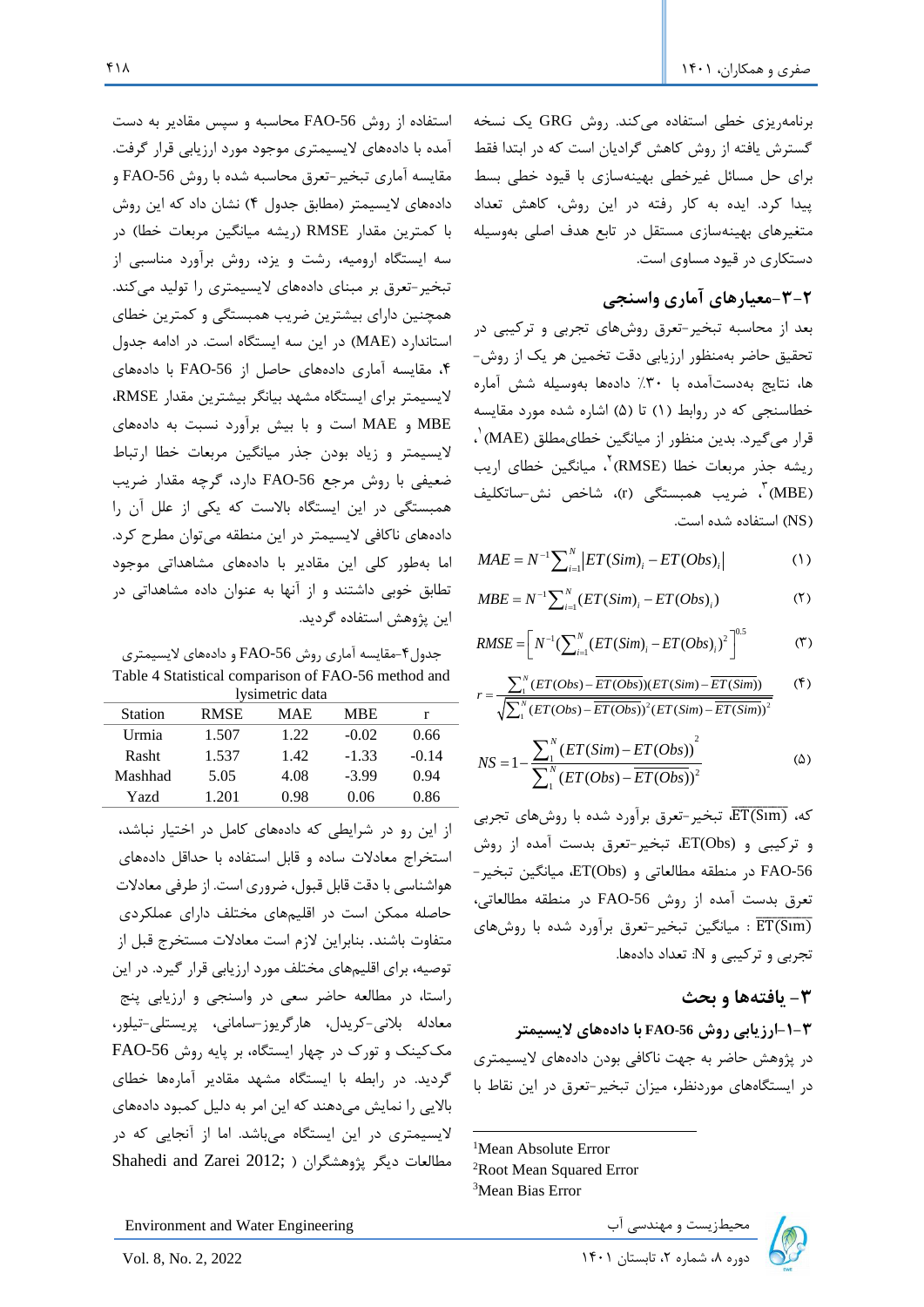2017 Kahkhamoghadam )و همچنین انجام پروژههای آبیاری و زهکشی در حال حاضر از دادههای مستخرج از روش -56FAO استفاده میشود، لذا در این پژوهش نیز ضمن اشاره به احتمال بروز خطا در ارزیابیها، اما با این وجود از نتایج روش -56FAO برای ارزیابی استفاده شده است.

## **-2-3واسنجی ضرایب معادالت**

با استفاده از داده های مشاهداتی تبخیر-تعرق به دست آمده از دادههای الیسیمتری مقدار تبخیر-تعرق معادالت مختلف

با تغییر ضرایب آنها اصالح گردید. بهمنظور استخراج ضرایب واسنجی، از روش بهینهسازی غیرخطی بر پایه کمینهسازی مجموع مربعات خطا که محاسبات این روش با استفاده از Solver در نرمافزار Excel انجام شد. این روش بر اساس تغییر ضرایب انتخاب شده رابطه مربوطه، معادله را واسنجی میکند. ضرایب واسنجیشده معادالت محاسبه تبخیر-تعرق برای ایستگاههای مختلف با استفاده از %70 اطالعات هواشناسی در جدول (۵) ارائه شدهاست.

| Table 5 Coefficients of calibrated equations |         |        |      |              |                          |        |                          |                |        |              |              |
|----------------------------------------------|---------|--------|------|--------------|--------------------------|--------|--------------------------|----------------|--------|--------------|--------------|
| Eq.                                          | Station | a      | b    | $\mathbf{C}$ | d                        | e      | f                        | g              | h      | $\mathbf{i}$ |              |
|                                              | Urmia   | 0.0038 | 20   | 0.4          |                          |        |                          |                |        |              |              |
| $\operatorname{H.S}$                         | Rasht   | 0.0020 | 20   | 0.56         | $\overline{\phantom{a}}$ | ۰      | -                        |                |        |              |              |
|                                              | Mashhad | 0.0044 | 20   | 0.4          | $\overline{\phantom{a}}$ |        | -                        |                |        |              |              |
|                                              | Yazd    | 0.0040 | 20   | 0.4          |                          |        |                          |                |        |              |              |
|                                              | Urmia   | 0.009  | 2.37 | 1.12         | 0.001                    | 0.32   | 0.34                     | 0.0003         | 0.0001 | 0.17         | 9.99         |
|                                              | Rasht   | 0.013  | 3.52 | 1.32         | 0.001                    | 0.92   | 0.53                     | 0.008          | 0.0001 | 0.09         | 9.91         |
| B.C                                          | Mashhad | 0.0054 | 1.29 | 0.82         | 0.001                    | 0.22   | 0.21                     | 0.001          | 0.0003 | 0.24         | 9.99         |
|                                              | Yazd    | 0.0041 | 2.11 | 0.95         | 0.0007                   | 0.039  | 0.22                     | 0.001          | 0.0002 | 0.22         | 13.3         |
|                                              | Urmia   | 1.40   | 0.62 | 17.55        | 1.63                     | 98.86  | 0.0065                   | 5.28           |        |              |              |
|                                              | Rasht   | 2.84   | 0.49 | 0.1          | 1.91                     | 118.71 | 0.0064                   | 5.25           | ÷,     |              |              |
| P.T                                          | Mashhad | 1.9    | 0.66 | 18.84        | 0.1                      | 92.14  | 0.0065                   | 5.31           |        |              |              |
|                                              | Yazd    | 0.86   | 0.61 | 11.32        | 2.10                     | 101.4  | 0.0064                   | 5.25           |        |              |              |
|                                              | Urmia   | 0.012  | 0.71 | 0.1          | 41.15                    | 8.40   | -                        |                |        |              |              |
|                                              | Rasht   | 0.008  | 0.43 | 0.35         | 15.22                    | 0.73   | $\overline{\phantom{a}}$ | $\overline{a}$ |        |              |              |
| $\mathbf T$                                  | Mashhad | 0.011  | 0.54 | 0.35         | 10                       | 2.68   | -                        |                |        |              |              |
|                                              | Yazd    | 0.012  | 0.5  | 0.5          | 10                       | 6.66   |                          |                |        |              |              |
|                                              | Urmia   | 0.57   | 0.61 | 17.49        | 1.81                     | 100.33 | 0.0065                   | 5.27           | 0.49   | 0.42         | 0.82         |
|                                              | Rasht   | 0.57   | 0.66 | 18.24        | 0.1                      | 91.95  | 0.0064                   | 5.25           | 0.35   | 0.29         | 0.062        |
| Mak                                          | Mashhad | 0.70   | 0.66 | 19.78        | 0.1                      | 92.38  | 0.0065                   | 5.31           | 0.48   | 0.47         | 1            |
|                                              | Yazd    | 0.69   | 0.66 | 19.81        | 0.1                      | 92.15  | 0.0065                   | 5.32           | 0.23   | 0.77         | $\mathbf{1}$ |

جدول ۵- ضرایب معادلات واسنجی شده

مقادیر تبخیر-تعرق محاسبهای تطابق بهتری با مقدار تبخیر- تعرق معادله FAO-56 دارند.

ضرایب اصلی معادله بالنی-کریدل در جدول )6( و نتایج ضرایب اصلاحی در جدول (۵) ارائه شدهاست. براساس جدول )5( استنباط میشود که مقدار این ضرایب تقریباً به مقادیر اصلی آن نزدیک بوده و همخوانی دارند. بر اساس بررسی مقادیر تبخیر-تعرق پس از اعمال ضرایب اصالحی در معادله، مقادیر تبخیر-تعرق محاسبهای نسبت به مقادیر مشاهدهای تبخیر-تعرق از تطابق خوبی برخوردار است.

ضرایب معادله اصلی هارگریوز-سامانی طبق جدول )6( و از آنجا که تنها پارامتر مؤثر در این معادله دمای هوا میباشد باید ضرایب این معادله بر اساس شرایط منطقه موردنظر واسنجی شود تا برآوردها از دقت مناسبی نسبت به معادله -56FAO برخوردار باشد. با توجه به اینکه بین مقاد یر به دست آمده )جدول 5( و ارائه شده توسط سایر پژوهشها  $Xu$  and Singh 2001; ) اختلاف چندانی مشاهده نمیشود -  $\epsilon$ . (Martinez-Cob et al. 2004; Berti et al. 2014).  $\epsilon_0$ توان نتیجه گرفت که واسنجی ضرایب این معادله برای این مناطق قابل قبول است. با اعمال مقدار ضرایب اصالحی،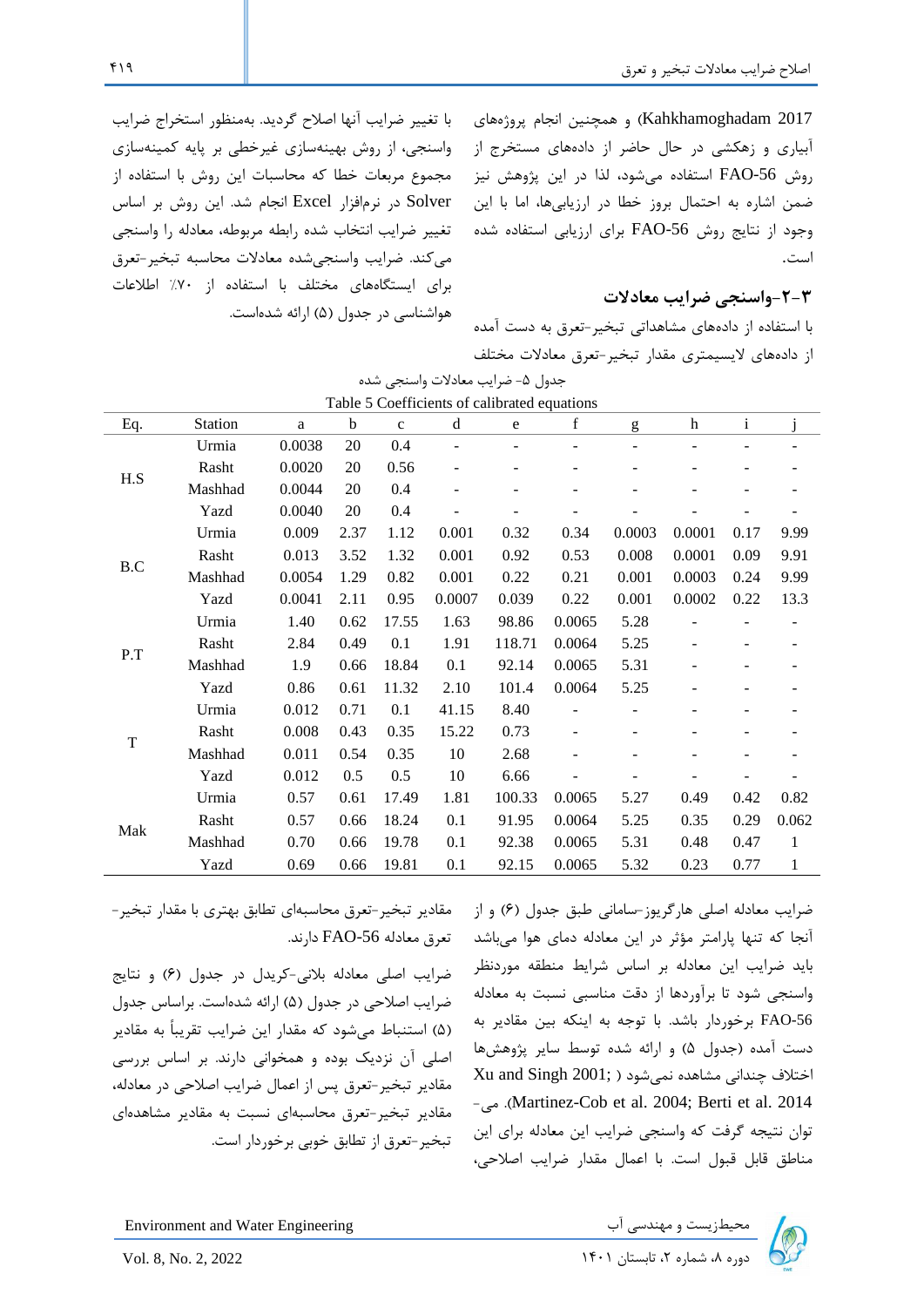براساس پژوهشی که در منطقه Vaud در سوئیس انجام دادند مقدار به دست آمده برای ضریب a در معادله پریستلی- تیلور بهجای 1/26 برابر با 0/9 بود که با نتایج سایر پژوهش - ها در مناطق مرطوب تطابق دارد (Xu and Singh 2002). البته با توجه به اینکه ایستگاه رشت دارای اقلیم مرطوب است، مقدار واسنجی شده این ضریب طبق پژوهشهای قبل برای این نوع اقلیم مقدار مناسبی نیست. زیرا مقدار ضرایب در این منطقه بالاتر از حد مجاز (۱۸/۲۶-۱/۱) در این فرمول بود. مقدار این ضریب طبق جدول (۵) برای ۳ اقلیم دیگر به مقدار اصلی نزدیک بوده و با اعمال آن در معادله و برآورد میزان تبخیر-تعرق، این مقادیر با دادههای مشاهداتی مطابقت دارد.

از بررسی ضرایب اصلی و واسنجی شده معادله تورک نیز نتیجه میشود که مقدار این ضرایب در ایستگاه های ارومیه و یزد تقریباً به مقادیر اصلی آن نزدیک است. بر اساس بررسی مقادیر تبخیر-تعرق پس از اعمال ضرایب اصالحی در معادله، تطابق خوبی بین مقادیر تبخیر-تعرق محاسبهای و مقدار تبخیر-تعرق معادله FAO-56 برقرار است.

ضرایب معادله اصلی مککینک در جدول (۶) ذکر شده است. بر اساس پژوهشی که در منطقه واد سوئیس انجام شد، مقدار به دست آمده برای ضریب a در معادله مککینک برابر با 0/70 بود که تفاوت چندانی ب ین برآورد تبخیر-تعرق با معادله اصالحی و تبخیر-تعرق معادله اصلی گزارش نشد  $(Xu$  and Singh 2002)

| جدول ۶- مقادیر اصلی ضرایب معادلات براورد تبخیر-تعرق |  |  |  |  |  |
|-----------------------------------------------------|--|--|--|--|--|
|-----------------------------------------------------|--|--|--|--|--|

|     | Table 6 The main values of the coefficients of the equations for estimating evapotranspiration |        |              |                |       |        |       |        |      |                          |
|-----|------------------------------------------------------------------------------------------------|--------|--------------|----------------|-------|--------|-------|--------|------|--------------------------|
| Eq. | a                                                                                              | b      | $\mathbf{c}$ | d              | e     |        | g     | h      |      |                          |
| H.S | 0.0023                                                                                         | 17.8   | 0.5          | -              | -     |        |       |        |      |                          |
| B.C | 0.0043                                                                                         | 1.41   | 0.82         | 0.0041         | 1.07  | 0.066  | 0.006 | 0.0006 | 0.46 | 8.13                     |
| P.T | 1.26                                                                                           | 0.6108 | 17.27        | $\overline{2}$ | 101.3 | 0.0065 | 5.26  |        | -    | $\overline{\phantom{0}}$ |
| Mak | 0.61                                                                                           | 0.6108 | 17.27        | 2              | 101.3 | 0.0065 | 5.26  | 0.25   | 0.5  | 0.12                     |
| Т   | 0.013                                                                                          | 0.25   | 0.5          | 50             | 15    | -      |       |        |      |                          |

| جدول ۷- مقایسه روشهای مختلف واسنجیشده برآورد تبخیر-تعرق گیاه مرجع با مقادیر مشاهدهای توسط شاخصهای آماری |  |
|---------------------------------------------------------------------------------------------------------|--|
|---------------------------------------------------------------------------------------------------------|--|

| Table 7 Comparison of different calibrated methods for estimating the evapotranspiration of reference plant with |  |
|------------------------------------------------------------------------------------------------------------------|--|
| the observed values by statistical indexes                                                                       |  |

| Station        | Eq.         | r    | the observed values by statistical indexes<br><b>RMSE</b><br>(mm/day) | <b>MBE</b><br>(mm/day) | MAE (mm/day) | N.S          |
|----------------|-------------|------|-----------------------------------------------------------------------|------------------------|--------------|--------------|
| Urmia<br>Rasht | H.S         | 0.96 | 0.53                                                                  | 0.0058                 | 0.0095       | 0.90         |
|                | B.C         | 0.99 | 0.14                                                                  | $-0.0093$              | 0.0012       | $\mathbf{1}$ |
|                | P.T         | 0.94 | 0.77                                                                  | $-0.34$                | 0.0098       | 0.80         |
|                | $\mathbf T$ | 0.93 | 0.90                                                                  | $-0.36$                | 0.0081       | 0.72         |
|                | Mak         | 0.96 | 0.43                                                                  | $-0.0023$              | 0.000000023  | 0.94         |
|                | H.S         | 0.90 | 0.54                                                                  | $-0.17$                | 0.0038       | 0.67         |
|                | B.C         | 0.99 | 0.11                                                                  | $-0.0024$              | 0.00065      | 0.99         |
|                | P.T         | 0.91 | 0.68                                                                  | $-0.29$                | 0.0053       | 0.47         |
|                | T           | 0.92 | 0.36                                                                  | $-0.04$                | 0.0015       | 0.85         |
| Mashhad        | Mak         | 0.92 | 0.37                                                                  | $-0.05$                | $-0.0019$    | 0.85         |
|                | H.S         | 0.97 | 0.55                                                                  | 0.0052                 | 0.0039       | 0.94         |
|                | B.C         | 0.99 | 0.11                                                                  | $-0.0039$              | 0.0022       | $\mathbf{1}$ |
|                | P.T         | 0.92 | 1.09                                                                  | $-0.277$               | 0.0040       | 0.78         |
|                | $\mathbf T$ | 0.96 | 0.68                                                                  | $-0.14$                | 0.010        | 0.91         |
|                | Mak         | 0.96 | 0.61                                                                  | $-0.10$                | 0.012        | 0.93         |
| Yazd           | H.S         | 0.92 | 0.82                                                                  | 0.0036                 | 0.0096       | 0.85         |
|                | B.C         | 0.99 | 0.12                                                                  | $-0.0095$              | 0.0023       | $\mathbf{1}$ |
|                | P.T         | 0.93 | 0.77                                                                  | 0.19                   | 0.014        | 0.87         |
|                | T           | 0.92 | 0.79                                                                  | $-0.035$               | 0.00000003   | 0.86         |
|                | Mak         | 0.91 | 0.90                                                                  | $-0.12$                | 0.010        | 0.82         |

محیطزیست و مهندسی آب Environment and Water Engineering محیطزیست و مهندسی آب

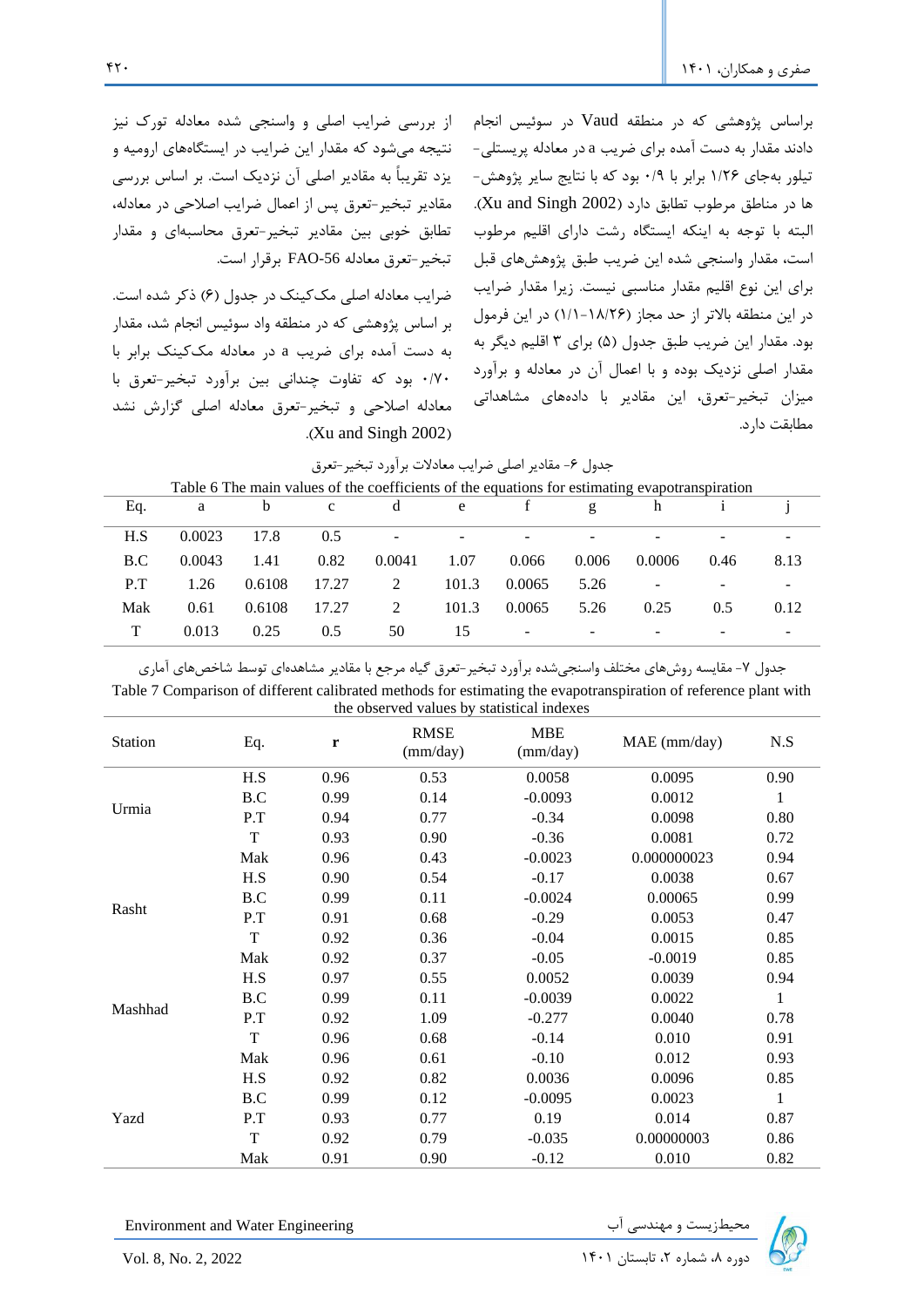**-3-3ارزیابی آماری معادالت با ضرایب جدید**  باهمنظاور ارزیاابی دقیاقتار معاادالت حاصال، از شااخص- هـای آمـاری بـرای مقایسـه نتـایج هـر کـدام از ۵ روش بـا دادههـای مشــاهداتی صــورت گرفــت کــه در جــدول (۷) آمده است. از مقایسـه آمـاری روشهـای دمـایی بـرای هـر چهـار ایسـتگاه، روش بلانـی-کریـدل بـا بـالاترین مقـدار r و کم ترین مقـدار RMSE روش برتـر انتخـاب شـد و در بـین روشهاای تشعشاعی، بارای ایساتگاههاای ارومیاه و مشاهد،  $\cdot$ روش مککینک با مقادیر r و RMSE به ترتیب ۰/۹۶ و ۰/۴۳ در ارومیــــــه و ۰/۶۶ و ۰/۶۱ در مشـــــــهد و در ایسستگاه رشست روش تسورک بسا مقسادیر RMSE، ۰/۹۲ و ۰/۳۶ و در ایستگاه یازد روش پریستلی-تیلور با مقــــادیر r و RMSE، و ۰/۷۷ روشهــــای برتــــر در این ایستگاهها شـناخته شـدند. علـت تفـاوت در برآوردهـا، اقلــیم متفــاوت هــر منطقــه اســت کــه بــر دادههــای هواشناســی تــأثیر داشــته و منجــر بــه ایــن اخــتلاف شــده است.

مقایسه آمـاری تبخیـر-تعـرق محاسـبه شـده بـا اسـتفاده از روش FAO-56 و معــــــادلات انتخــــــابی در جـــــدول (۷) نشان داد که در هر چهار ایستگاه روش بلانی-کریدل دارای کمترین میازان ریشه میانگین مربعات خطا با مقـادیر حـدود (۱۴/۰- ۰/۱۱) در مقابـل روش تـورک در ایستگاه ارومیـه اسـت. روش پریسـتلی-تیلـور در ایسـتگاه-های رشت و مشـهد و روش مـککینـک در ایسـتگاه یـزد که دارای بلیشترین مقلدار RMSE با مقادیر بلهترتیب ۰/۹۰ ،۱/۰۹ ،۱/۰۹ و ۰/۹۰ مهرباشد. بنابراین با توجه بـه اینکـه هرچـه مقـدار ریشـه میـانگین مربعـات خطـا کوچـکتـر باشـد مناسـبتـر اسـت، روش بلانـی-کریـدل بهتـرین نتیجـه را بـر اسـاس ایـن شـاخص داراسـت. هـم-چنین روش بلانی-کریـدل دارای بـالاترین همبسـتگی بـه مقدار (۰/۹۹) در هـر ۴ ایسـتگاه مـیباشـد. مقـدار MBE ایـن روش نیـز در هـر ۴ ایسـتگاه منفـی بـوده کـه نشـان از بـرآورد کـمتـر ایـن روش نسـبت بـه مقـادیر تبخیـر-تعـرق محاسبه شده با FAO-56 است.

مقـدار MBE همـه روشهـا در همـه ایسـتگاههـا بـهجز روش پریستلی-تیلور منفی میباشد که نشاندهنده برآورد کمتـر تبخیـر-تعـرق نسـبت بـه روش FAO-56 است. بهطور کلی در بررسهههایی که بر روی ایس ۵ روش بــرآورد صــورت گرفــت روش بلانـــی-کریـــدل بــا کمتـرین مقـدار ریشـه میـانگین مربعـات خطـا (RMSE)، بیشترین همبستگی و مقـدار منفــی میـانگین خطــای اریــب (MBE) بــهعنوان روش برتــر بــین ســایر روشهــا برای هر ۴ ایستگاه و اقلیمهای مختلف انتخاب گردید کـه مــی تـوان در صـورت دسترســی بـه حـداقل دادههـای موردنیاز (دما، رطوبتنسبی، سرعت باد و ساعات آفتــابی) بــا اســتفاده از روش بلانــی-کریــدل برآوردهــای مشابه از نظر آماری با روش FAO-56 را بهدست آورد.

در پژوهشی در ایبران، تبخیبر-تعبرق گیباه مرجبع بیا روش-های بلانی-کریـدل، هـارگریوز و ترنـت وایـت بـرای اقلـیم-های مختلف بـر اسـاس اقلـیمنمـای یونسـکو در مقایسـه بـا روش اسـتاندارد FAO-56 بررسـی شـد، نشـان داده شـده است که روش بلانهی-کریـدل در اقلـیمهای خشـک، نیمهخشــک و مرطــوب بهتـرین بـرآورد را داراسـت. نتــایج این مطالعه بیان کرد در شرایطی که در اقلیمهای مورد مطالعه به دلیل عدم دسترسی به دادههای موردنیاز، بـرآورد تبخیـر-تعـرق مرجـع از روش فـائو-پـنمن-مانتیـث ممکن نباشد، با بهـرهگیـری از معـادلات واسـنجی شـده میتوان بـه برآوردهـای مشـابه از نظـر آمـاری بـا روش فـائو-Pashakhah et al. ) يسنمن-مانتيىث دسىت يافت (. 2014). همچنسین در مطالعهای دیگر که در زمینه ارزیابی مدل مناسب تبخیـر-تعـرق بـالقوه در ایـران انجـام گرفت، از چهـار روش تورنـت وایـت، جنســن- هیــز، بلانــی-کریدل و هارگریوز-سامانی استفاده شد و بـه ایـن نتیجـه رسیدند که روش بلانی-کریدل همخوانی بهتری با شارایط ایاران دارد (Roushan et al. 2011). شاکل )2( روند برآورد تبخیار-تعارق مرجاع بار اسااس روشهاای هارگریوز-ساامانی، بالنای-کریادل، پریساتلی-تیلاور، تاورک و مــککینــک در هــر ۴ ایســتگاه نســبت بــه رونــد برآوردهای 56-FAO را نشان مے دهد.

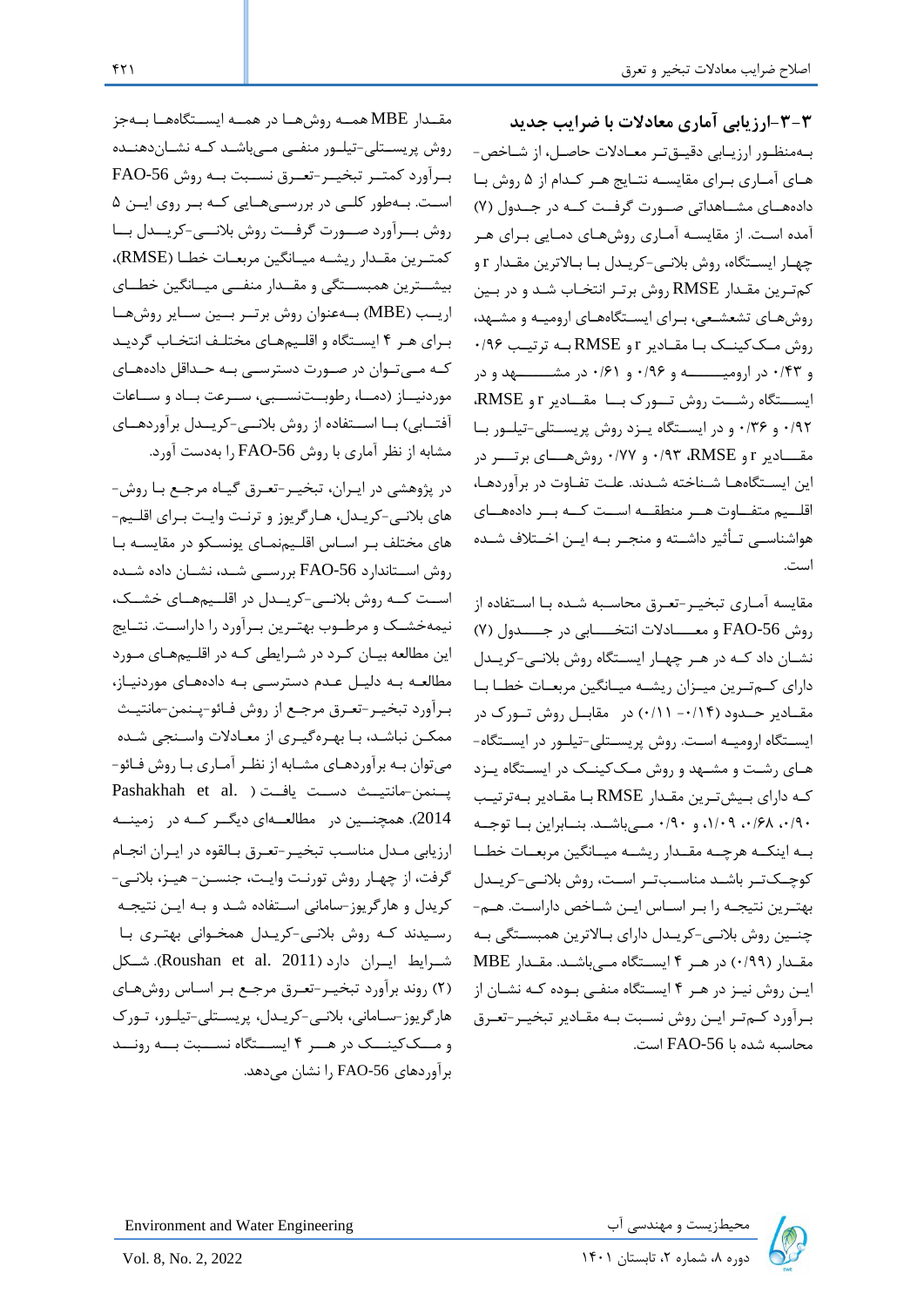

شکل۲- روند برآورد تبخیر-تعرق روشهای واسنجی شده نسبت به دادههای مشاهداتی در ایستگاههای: الف)- ارومیه، ب)- رشت، ج)-مشهد، و د) یزد



Environment and Water Engineering دوره به شماریست و مهندسی آب سمیطازیست و مهندسی آب سمیطان استان ۱۴۰۱ Environment and Water Engineering<br>دوره ۸، شماره ۲، تابستان ۱۴۰۱

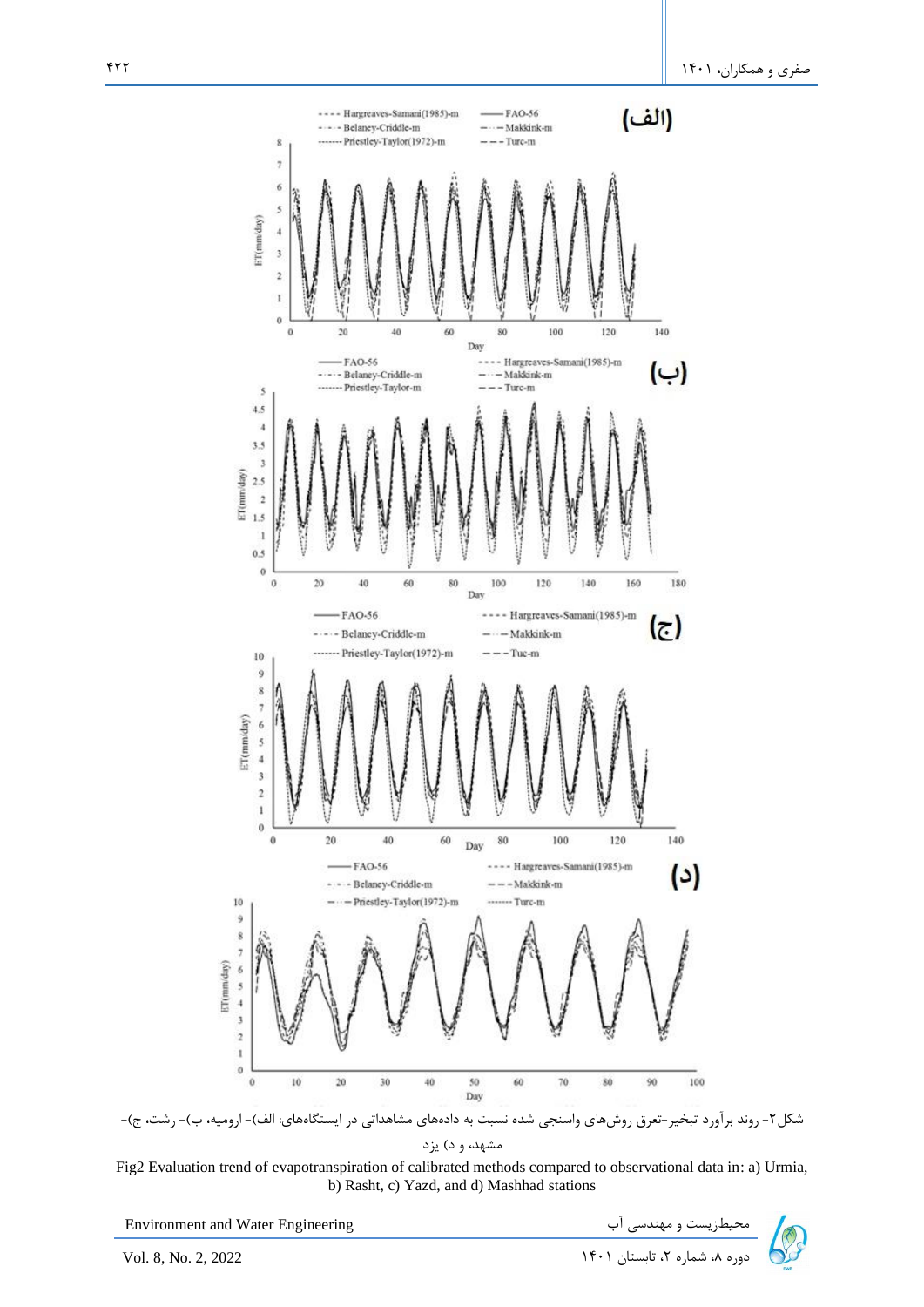0/99 میباشد. هر چه مقدار آن به یک نزدیکتر باشد مناسبتر است. در ادامه برای صحت سنجی معادالت نسبت به دادههای مشاهداتی از%30 دادههای اقلیمی استفاده شد که نتایج آن در جدول (۸) ارائه شده است. با بررسی که بر روی دادههای تبخیر-تعرق حاصل از روش- های واسنجیشده بر اساس شاخص نش-ساتکلیف )S.N ) انجام شد، مشخص گردید که روش بالنی -کریدل بر اساس این شاخص روش برتر بوده و مقدار این شاخص در ایستگاه- های ارومیه، مشهد و یزد برابر یک و در ایستگاه رشت برابر

| جدول ۸- صحتسنجی روشهای واسنجیشده برآورد تبخیر-تعرق گیاه مرجع با دادههای مشاهداتی توسط شاخصهای آماری              |
|------------------------------------------------------------------------------------------------------------------|
| Table 8 Validation of calibrated methods for estimating evapotranspiration of reference plant with observational |
| data by statistical indexes                                                                                      |

| Station | Eq.                  | $\bf r$ | <b>RMSE</b><br>(mm/day) | <b>MBE</b><br>(mm/day) | <b>MAE</b><br>(mm/day) | N.S          |  |  |
|---------|----------------------|---------|-------------------------|------------------------|------------------------|--------------|--|--|
|         | H.S                  | 0.98    | 0.59                    | $-0.46$                | 0.0058                 | 0.89         |  |  |
|         | B.C                  | 0.99    | 0.13                    | 0.072                  | 0.0014                 | 0.99         |  |  |
| Urmia   | P.T                  | 0.93    | 1.23                    | $-1.007$               | 0.0020                 | 0.52         |  |  |
|         | $\mathbf T$          | 0.81    | 2.16                    | $-1.13$                | 0.0051                 | 0.47         |  |  |
|         | Mak                  | 0.98    | 0.78                    | $-0.66$                | 0.0096                 | 0.81         |  |  |
|         | H.S                  | 0.93    | 1.13                    | $-1.02$                | 0.0005                 | 0.27         |  |  |
|         | B.C                  | 0.99    | 0.18                    | 0.09                   | 0.0007                 | 0.98         |  |  |
| Rasht   | P.T                  | 0.92    | 1.28                    | $-1.17$                | 0.0089                 | 0.07         |  |  |
|         | $\mathbf T$          | 0.95    | 1.02                    | $-0.88$                | 0.59                   | 0.41         |  |  |
|         | Mak                  | 0.95    | 1.02                    | $-0.89$                | 0.57                   | 0.4          |  |  |
|         | H.S                  | 0.98    | 0.66                    | 0.44                   | 0.11                   | 0.92         |  |  |
|         | $\operatorname{B.C}$ | 0.99    | 0.18                    | $-0.023$               | 0.0076                 | 0.99         |  |  |
| Mashhad | P.T                  | 0.91    | 1.10                    | 0.077                  | 0.030                  | 0.77         |  |  |
|         | $\rm T$              | 0.94    | 0.88                    | 0.37                   | 0.014                  | 0.85         |  |  |
|         | Mak                  | 0.97    | 0.67                    | 0.33                   | 0.015                  | 0.92         |  |  |
|         | H.S                  | 0.97    | 0.53                    | $-0.16$                | 0.021                  | 0.94         |  |  |
|         | B.C                  | 0.99    | 0.089                   | 0.005                  | 0.00097                | $\mathbf{1}$ |  |  |
| Yazd    | P.T                  | 0.99    | 0.31                    | $-0.00055$             | 0.017                  | 0.98         |  |  |
|         | $\mathbf T$          | 0.96    | 0.61                    | $-0.21$                | 0.031                  | 0.92         |  |  |
|         | Mak                  | 0.95    | 0.82                    | $-0.35$                | 0.040                  | 0.85         |  |  |

که نشان از برآورد کمتر این روش نسبت به مقادیر تبخیر- تعرق محاسبه شده با FAO-56 است اما در سایر ایستگاهها مقدار آن مثبت است که به معنای برآورد بیشتر این روش  $FAO-56$  نسبت به مقادیر تبخیر-تعرق محاسبه شده با دارد. علت بیش برآورد در سه ایستگاه دیگر را میتوان وابستگی این معادله تنها به یک پارامتر دانست و در اقلیم مرطوب طبیعتاً انتظار میرود رطوبت بیشترین نقش را در برآورد تبخیر-تعرق داشته باشد در حالیکه در اقلیمهای خشک و نیمهخشک ترجیحاً دما تعیینکننده خواهد بود.

بطورکلی در بررسیهایی که بر روی این 5 روش برآورد صورت گرفت روش بالنی-کریدل با کمترین مقدار ریشه میانگین مربعات خطا )RMSE )و بیشترین همبستگی )r ) بهعنوان روش برتر بین سایر روشها برای هر 4 ایستگاه و اقلیمهای مختلف انتخاب گردید. همانطور که در جدول فوق

مقایسه آماری مقادیر تبخیر-تعرق با استفاده از معادالت واسنجی شده بهمنظور صحتسنجی روشها در جدول فوق ارائه شده است که در هر چهار ا یستگاه روش بالنی -کریدل دارای کمترین میزان ریشه میانگین مربعات خطا با مقادیر حدود )-0/18 0/089( در مقابل روش تورک در ایستگاه ارومیه، روش پریستلی-تیلور در ایستگاههای رشت و مشهد و روش مککینک در ایستگاه یزد که دارای بیشترین مقدار RMSE با مقادیر بهترتیب ،2/16 ،1/28 ،1/10 و 0/82 می - باشد. بنابراین با توجه به اینکه هرچه مقدار ریشه میانگین مربعات خطا کوچکتر باشد بهتر است، روش بالنی-کریدل بهترین نتیجه را بر اساس این شاخص داراست. همچنین روش بالنی-کریدل دارای باالترین همبستگی به مقدار )0/99( در هر 4 ایستگاه میباشد و مقدار میانگین خطای اریب )MBE )این روش تنها در ایستگاه مشهد منفی بوده



Environment and Water Engineering دوره ،8 شماره ،2 تابستان 1401 2022 2, .No 8, .Vol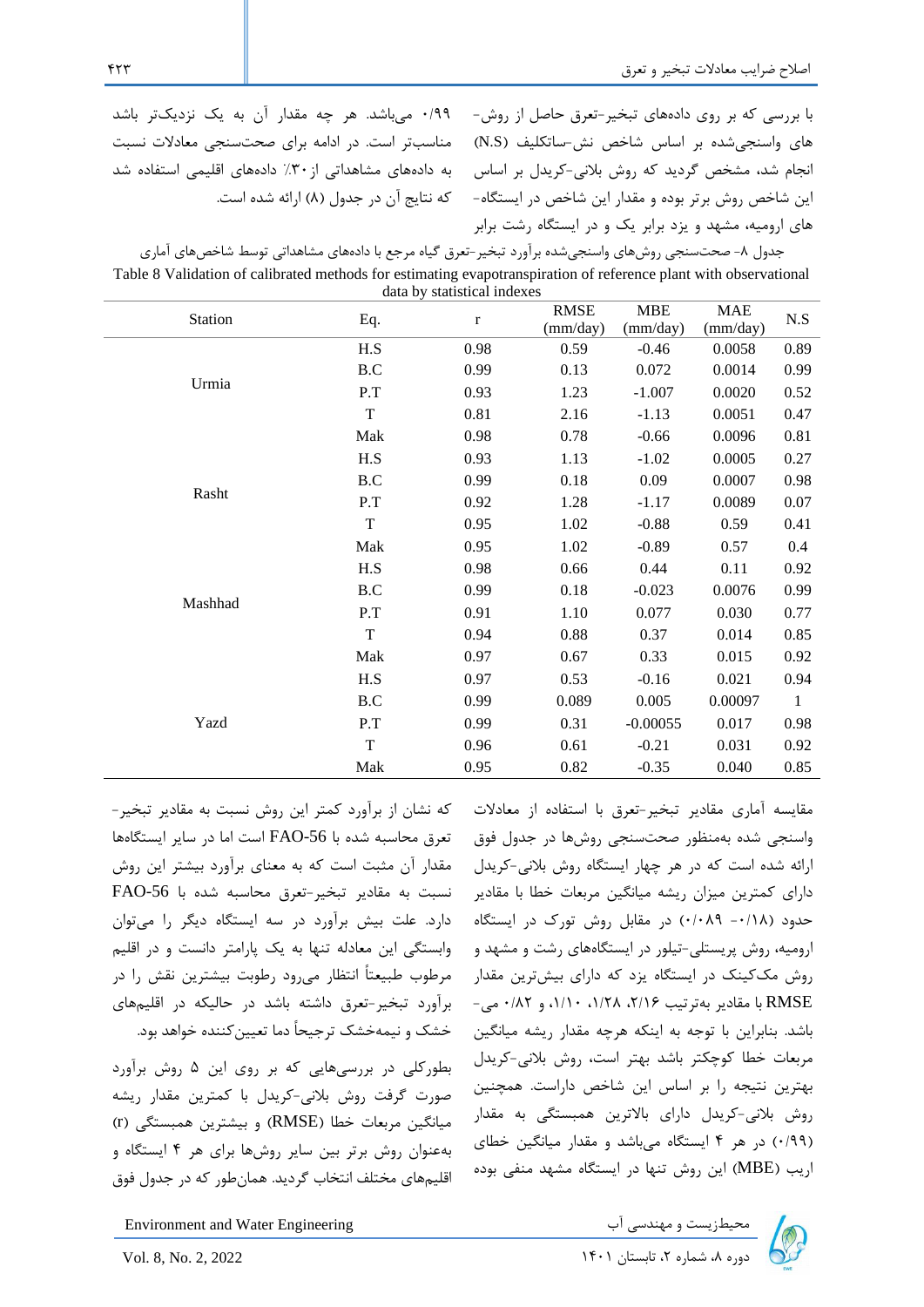نشان داده شده، مقدار شاخص نش-ساتکلیف (N.S) برای روش بالنی-کریدل در تمامی ایستگاهها مقداری نزدیک به یک داشته که بیانگر دقت خوب این روش در برآورد میزان تبخیر-تعرق مرجع میباشد. همانطور که قبالً در بخش واسنجی معادالت بیان شد نتایج این پژوهش با نتایج پژوهشهای دیگر محققان انطباق دارد.

# **-4 نتیجهگیری**

تخمین دقیق تبخیر-تعرق گیاه مرجع در برنامهریزیهای آبیاری از اهمیت ویژهای برخوردار است. لذا در پژوهش حاضر سعی گردید تا میزان تبخیر-تعرق گیاه مرجع با روشهای مختلف تجربی برای 4 ایستگاه هواشناسی برآورد و دقیق- ترین روش پیشنهاد شود. در نهایت براساس تحلیلهای آماری، نتایج نشان داد:

-1برای ایستگاه ارومیه با اقلیم نیمهمرطوب استفاده از روش بالنی-کریدل واسنجی شده با ضریب همبستگی 0/99 و RMSE برابر با 0/14 در اولویت بوده و معادله مککینک با ضریب همبستگی0/96 و RMSE برابر با 0/43 در اولویت بعدی قرار دارد.

7-در ایستگاه مشهد با اقلیم نیمهخشک، معادله بلانی-کریدل واسنجیشده با ضریب همبستگی0/99 و RMSE برابر با 0/11 و معادله هارگریوز-سامان ی با ضریب همبستگی 0/97 و RMSE برابر با 0/55 به ترتیب در اولویت اول و دوم برآورد تبخیر-تعرق گیاه مرجع قرار گرفتهاند.

-3در خصوص ایستگاههای رشت و یزد به ترتیب با اقلیم های مرطوب و خشک، اولویت استفاده از معادله بالنی-کریدل واسنجی شده با ضریب همبستگی و RMSE به ترتیب 0/99

Evapotranspiration in Omidiyeh Town. J. Water Sci. Eng., 10(4), 63-74 [In Persian].

- Berti, A., Tardivo, G., Chiaudani, A., Rech, F. and Borin, M. (2014). Assessing reference evapotranspiration by the Hargreaves method in north-eastern Italy. Agri. Water Manage., 140, 20–25.
- Blaney, H. F. and Criddle, W. D. (1950). Determining water requirements in irrigated areas from climatologically and irrigation data. Washington Soil Conservation Service (SCS). (Vol. 96).

Environment and Water Engineering دوره بازیست و مهندسی آب سی است است است و مهندسی آب محیطزیست و مهندسی آب سی Environment and Water Engineering<br>2) دوره ۸، شماره ۲، تابستان ۱۴۰۱

و 0/12 و معادله تورک واسنجی شده با ضریب همبستگی و RMSE به ترتیب ،0/92 0/93 و ،0/11 0/12 در اولویت بعدی قرار می گیرد.

-4 روش بالنی-کریدل واسنجی شده، پس از روش -FAO 56 که روش مبنا بود، با بیشترین میزان ضریب همبستگی )r)، کمترین میزان ریشه میانگین مربعات خطا )RMSE )و شاخص نش-ساتکلیف (N.S) حدود یک، در هر چهار ایستگاه مورد مطالعه برآورد مناسبی از تبخیر-تعرق در اقلیمهای مختلف میدهد.

در شرایطی که در اقلیمهای مورد مطالعه به دلیل عدم دسترسی به دادههای موردنیاز، برآورد تبخیر-تعرق گیاه مرجع از روش -56FAO ممکن نباشد، با بهرهگیری از معادالت واسنجیشده میتوان به برآوردهای مشابه از نظر آماری با روش FAO-56 دست یافت.

## **سپاسگزاری**

در پا یان این پژوهش از سازمان هواشناسی کشور بخاطر در اختیار گذاشتن دادههای موردنیاز صمیمانه تشکر میگردد.

**دسترسی به داده ها** دادههای استفاده شده (یا تولیدشده) در این پژوهش در متن مقاله ارائه شده است.

**تضاد منافع نویسندگان**  نویسندگان این مقاله اعالم می دارند که هیچ تضاد منافعی در رابطه با نویسندگی و یا انتشار این مقاله ندارند .

## **References**

- Allen, R. G., Pereira, L. S., Raes, D. and Smith, M. (1998). Crop evapotranspiration: guidelines for computing crop requirement. Irrig. Drain. (No. 56). FAO, Rome, Italy, 300 pp.
- Allen, R. G., Pereira, L. S., Howell, T. A and Jensen, M. E. (2011). Evapotranspiration information reporting: II. Recommended documentation. Agri. Water Manage., 98, 921-929.
- Asareh, A. and Davoudi, H. (2014). Evaluating the Methods of Estimating Potential

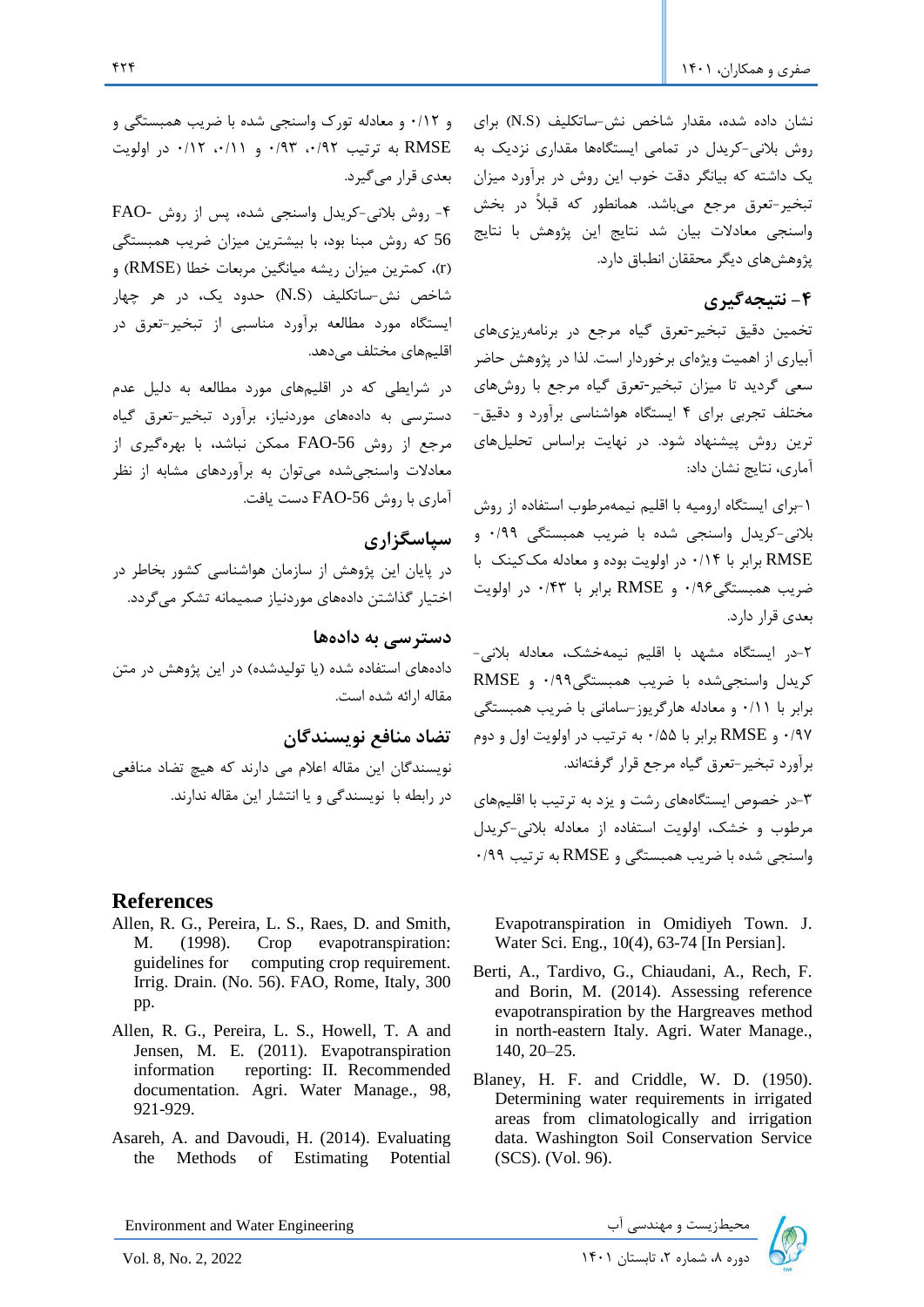- Cobaner, M., Citakoğlu, H., Haktanir, T. and Kisi, O. (2017). Modifying Hargreaves– Samani equation with meteorological variables for estimation of reference evapotranspiration in Turkey. Hydrol. Res., 48(2), 480-497.
- Doorenbos, J. and Pruitt, W. O. (1977). Guidelines for predicting crop-water requirements. FAO Irrigation and Drainage. (No. 24), (second ed). FAO, Rome, Italy, 156 pp.
- FAO. (1998). Crop Evapotranspiration (Guidelines for Computing Crop Water Requirements). Irrig. Drain., Paper No.56.
- Ghamarnia, H. and Soultani, N. (2019). Evaluating the efficiency of empirical estimation of reference evapotranspiration (Pan Based Method) in different climate conditions of Iran. Iran Water Resour. Res., 14(2), 174-193 [In Persian].
- Hargreaves, G. H. and Samani, Z. A. (1985). Reference crop evapotranspiration from temperature. Appl. Eng. Agri., 1(2), 96–99.
- Jacobs, J. M., Mergelsberg, S. L., Lopera, A. F. and Myers, D. A. (2002). Evaporation from a wet prairie wetland under drought conditions: Paynes Prairie Preserve, Florida, USA. Wetland., 22(2), 374–385.
- Jacobs, J. M., Anderson, M. C., Friess, L. C. and Diak, G. R. (2004). Solar radiation, long wave radiation and emergent wetland evapotranspiration estimates from satellite data in Florida, USA. Hydrol. Sci. J., 49(3), 461–476.
- Jensen, M. E., Burman, R. D. and Allen, R. G. (Ed), (1990). Evapotranspiration and irrigation water requirements, ASCE Manuals and reports on engineering practice No. 70, 332 pp.
- Jin-Fa Chen, J. F., Yeh, H. F., Lee, Ch. H. and Lo, W. H. (2005). Optimal comparision of emperical equations for estimating potential evapotranspiration in Taiwan. XXXI IAHR Congress, Seoul, Korea.
- Jovzi, M., Zare Abyaneh, H., Hozhabr., H. and Khasraei, A. (2019). Estimate of potential evapotranspiration from energy balance method compared to evaporation Pan and FAO Penman-Monteith methods. Iran. J. Irrig. Drain., 13(3), 727-736 [In Persian].

محیطزیست و مهندسی آب Engineering Water and Environment

- Kahkhamoghadam, P. (2017). Evaluation of reference evapotranspiration models for warm arid climate (Case study: Zahedan station). J. Water Soil Conserv., 25(1), 309-317 [In Persian].
- Martinez-Cob, A. and Tejero-Juste, M. (2004). A wind-based qualitative calibration of the Hargreaves ET0 estimation equation in semiarid region. Agri. Water Manage., 64(3), 251–264.
- Makkink, G. F. (1957). Testing the Penman Formula by Means of Lysimeters. J. Instit. Water Eng., 11(3), 277-288.
- Nazari, R. and Kaviani, A. (2016). Evaluation of potential evapotranspiration and Pan evaporative methods by lysimeter data in a semiarid climate (case study: Qazvin Plain). Iran. J. Ecohydrol., 3(1), 19-30 [In Persian].
- Pashakhah, P., Pirmoradian, N., Khazdoz, N., Neshagar, H. and Moshfegh, M. (2014). Calibration and evaluation of three experimental methods for estimating reference evapotranspiration in some Iranian cities. Nivar J., 38, 39-50 [In Persian].
- Penman, H. L. (1948). Natural evaporation from open water, bare soil and grass. Proceed. Royal Soci. London, A.193(1032), 120-146. Doi: 10.1098/rspa.1948.0037.
- Priestley, C. H. B. and Taylor, R. J. (1972). On the assessment of surface heat flux and evaporation using large scale parameters. Month. Weather Rev., 100(2), 81-92.
- Rao L. Y., Sun, G., Ford, C. R. and Vose, J. M. (2011). Modeling potential evapotranspiration of two forested watersheds in the southern Appalachians. Am. Soci. Agri. Bio. Eng., 54, 2067-2078.
- Roushan, G. R., Khoshakhlagh, F. and Karampour., M. (2011). Evaluation and modification of an appropriate model of potential evapotranspiration in Iran. Phys. Geogra. Res., 78, 49-68 [In Persian].
- Shahedi, K. and Zarei, M. (2012). Assessment of potential evapotranspiration estimation methods in Mazandaran Province. J. Iran. Irrig. Water Eng., 1(3), 12-21. [In Persian].
- Sharifian, H, and Ghahreman, B. (2006). Evaluating of measured evapotranspiration with evaporate pan and standard potential evapotranspiration. J. Agri. Sci. Nat. Resour., 13(5), 2-9. [In Persian].